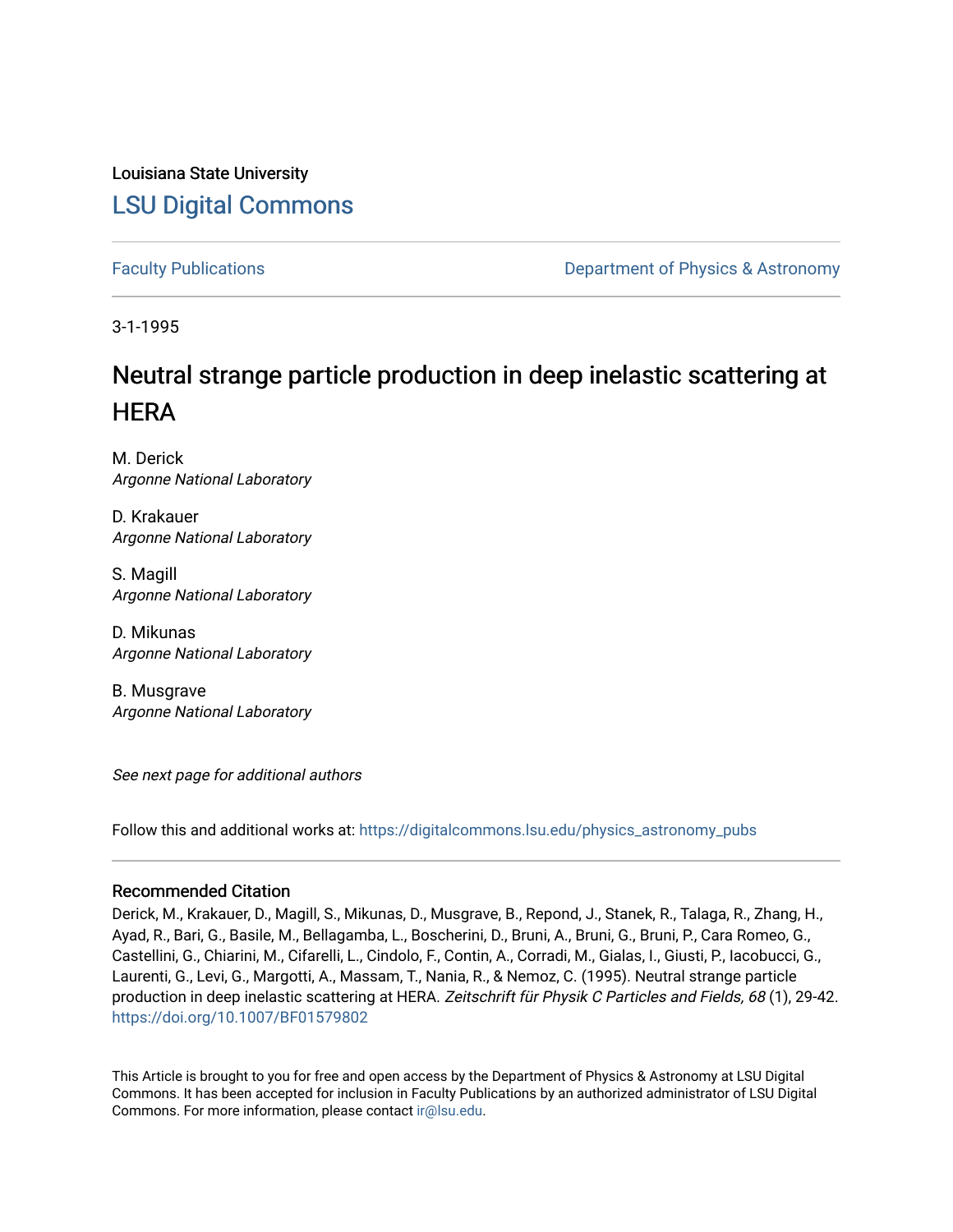#### Authors

M. Derick, D. Krakauer, S. Magill, D. Mikunas, B. Musgrave, J. Repond, R. Stanek, R. L. Talaga, H. Zhang, R. Ayad, G. Bari, M. Basile, L. Bellagamba, D. Boscherini, A. Bruni, G. Bruni, P. Bruni, G. Cara Romeo, G. Castellini, M. Chiarini, L. Cifarelli, F. Cindolo, A. Contin, M. Corradi, I. Gialas, P. Giusti, G. Iacobucci, G. Laurenti, G. Levi, A. Margotti, T. Massam, R. Nania, and C. Nemoz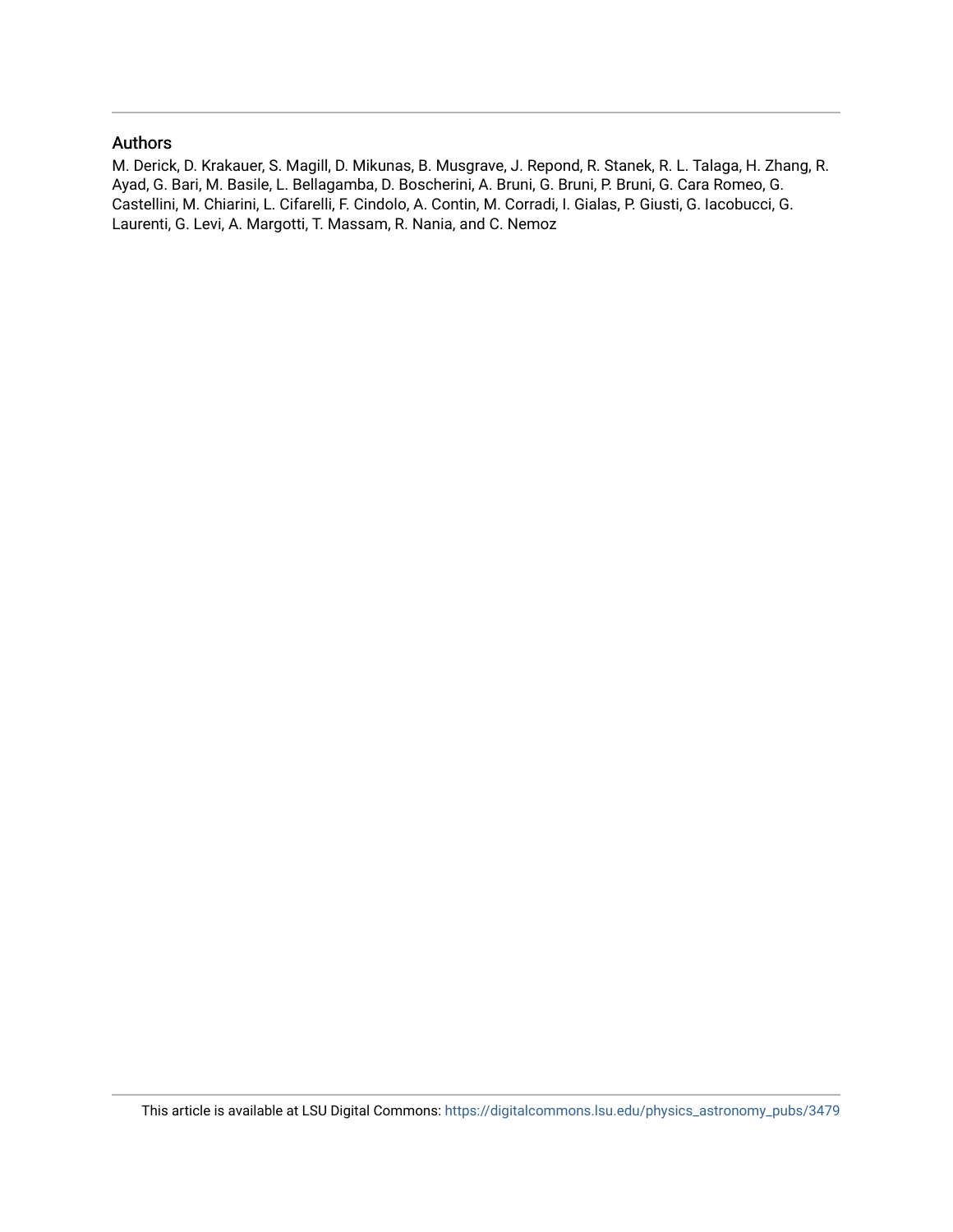## Neutral strange particle production in deep inelastic scattering at HERA

ZEUS Collaboration

#### Abstract

This paper presents measurements of  $K^0$  and  $\Lambda$  production in neutral current, deep inelastic scattering of 26.7 GeV electrons and 820 GeV protons in the kinematic range  $10 < Q^2 < 640$ GeV<sup>2</sup>, 0.0003  $\lt x \lt 0.01$ , and  $y > 0.04$ . Average multiplicities for  $K^0$  and  $\Lambda$  production are determined for transverse momenta  $p_T > 0.5$  GeV and pseudorapidities  $|\eta| < 1.3$ . The multiplicities favour a stronger strange to light quark suppression in the fragmentation chain than found in  $e^+e^$ experiments. The production properties of  $K^0$ 's in events with and without a large rapidity gap with respect to the proton direction are compared. The ratio of neutral  $K^0$ 's to charged particles per event in the measured kinematic range is, within the present statistics, the same in both samples.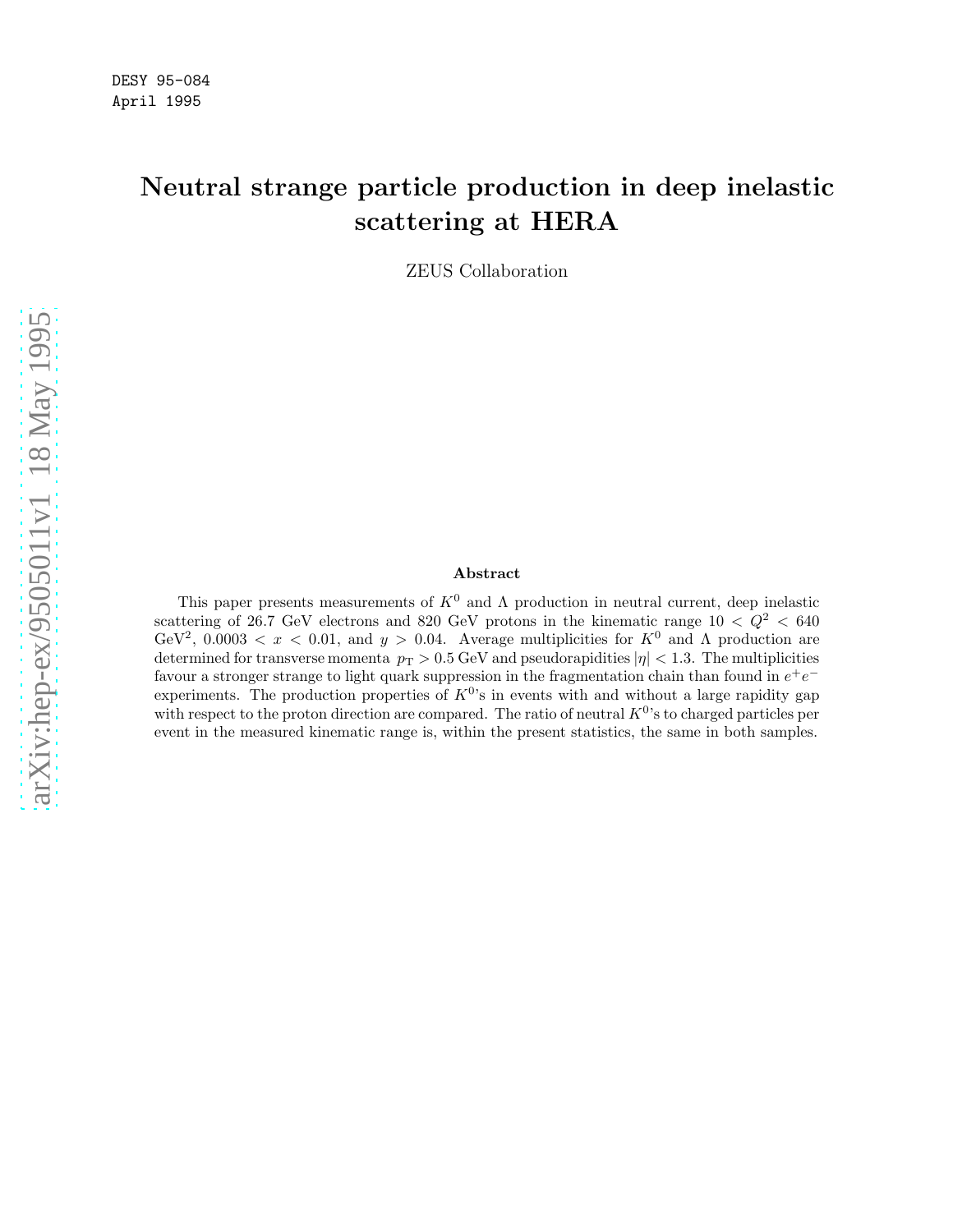#### The ZEUS Collaboration

M. Derrick, D. Krakauer, S. Magill, D. Mikunas, B. Musgrave, J. Repond, R. Stanek, R.L. Talaga, H. Zhang Argonne National Laboratory, Argonne, IL, USA <sup>p</sup>

R. Ayad<sup>1</sup>, G. Bari, M. Basile, L. Bellagamba, D. Boscherini, A. Bruni, G. Bruni, P. Bruni, G. Cara Romeo, G. Castellini<sup>2</sup>,

M. Chiarini, L. Cifarelli<sup>3</sup>, F. Cindolo, A. Contin, M. Corradi, I. Gialas<sup>4</sup>, P. Giusti, G. Iacobucci, G. Laurenti, G. Levi, A. Margotti, T. Massam, R. Nania, C. Nemoz,

F. Palmonari, A. Polini, G. Sartorelli, R. Timellini, Y. Zamora Garcia<sup>1</sup>, A. Zichichi

University and INFN Bologna, Bologna, Italy <sup>f</sup>

A. Bargende<sup>5</sup>, J. Crittenden, K. Desch, B. Diekmann<sup>6</sup>, T. Doeker, M. Eckert, L. Feld, A. Frey, M. Geerts, G. Geitz<sup>7</sup>, M. Grothe, T. Haas, H. Hartmann, K. Heinloth, E. Hilger,

H.-P. Jakob, U.F. Katz, S.M. Mari<sup>4</sup>, A. Mass<sup>8</sup>, S. Mengel, J. Mollen, E. Paul, Ch. Rembser, D. Schramm, J. Stamm, R. Wedemeyer

Physikalisches Institut der Universität Bonn, Bonn, Federal Republic of Germany  $c$ 

S. Campbell-Robson, A. Cassidy, N. Dyce, B. Foster, S. George, R. Gilmore, G.P. Heath, H.F. Heath, T.J. Llewellyn, C.J.S. Morgado, D.J.P. Norman, J.A. O'Mara, R.J. Tapper, S.S. Wilson, R. Yoshida H.H. Wills Physics Laboratory, University of Bristol, Bristol, U.K. <sup>o</sup>

R.R. Rau

Brookhaven National Laboratory, Upton, L.I., USA  $P$ 

M. Arneodo<sup>9</sup>, L. Iannotti, M. Schioppa, G. Susinno Calabria University, Physics Dept.and INFN, Cosenza, Italy f

A. Bernstein, A. Caldwell, N. Cartiglia, J.A. Parsons, S. Ritz<sup>10</sup>, F. Sciulli, P.B. Straub, L. Wai, S. Yang, Q. Zhu Columbia University, Nevis Labs., Irvington on Hudson, N.Y., USA <sup>q</sup>

P. Borzemski, J. Chwastowski, A. Eskreys, K. Piotrzkowski, M. Zachara, L. Zawiejski Inst. of Nuclear Physics, Cracow, Poland<sup>j</sup>

L. Adamczyk, B. Bednarek, K. Jeleń, D. Kisielewska, T. Kowalski, E. Rulikowska-Zarębska, L. Suszycki, J. Zając Faculty of Physics and Nuclear Techniques, Academy of Mining and Metallurgy, Cracow, Poland<sup>j</sup>

A. Kotański, M. Przybycień Jagellonian Univ., Dept. of Physics, Cracow, Poland  $^k$ 

L.A.T. Bauerdick, U. Behrens, H. Beier<sup>11</sup>, J.K. Bienlein, C. Coldewey, O. Deppe, K. Desler, G. Drews,

M. Flasiński<sup>12</sup>, D.J. Gilkinson, C. Glasman, P. Göttlicher, J. Große-Knetter, B. Gutjahr<sup>13</sup>, W. Hain, D. Hasell, H. Heßling, Y. Iga, P. Joos, M. Kasemann, R. Klanner, W. Koch, L. Köpke<sup>14</sup>, U. Kötz, H. Kowalski, J. Labs, A. Ladage, B. Löhr, M. Löwe, D. Lüke, J. Mainusch, O. Mańczak, T. Monteiro<sup>15</sup>, J.S.T. Ng, S. Nickel<sup>16</sup>, D. Notz, K. Ohrenberg, M. Roco, M. Rohde, J. Rold´an, U. Schneekloth, W. Schulz, F. Selonke, E. Stiliaris<sup>17</sup>, B. Surrow, T. Voß, D. Westphal, G. Wolf, C. Youngman, J.F. Zhou Deutsches Elektronen-Synchrotron DESY, Hamburg, Federal Republic of Germany

H.J. Grabosch, A. Kharchilava, A. Leich, M.C.K. Mattingly, A. Meyer, S. Schlenstedt, N. Wulff

DESY-Zeuthen, Inst. für Hochenergiephysik, Zeuthen, Federal Republic of Germany

G. Barbagli, P. Pelfer University and INFN, Florence, Italy  $f$ 

G. Anzivino, G. Maccarrone, S. De Pasquale, L. Votano INFN, Laboratori Nazionali di Frascati, Frascati, Italy f

A. Bamberger, S. Eisenhardt, A. Freidhof, S. Söldner-Rembold<sup>18</sup>, J. Schroeder<sup>19</sup>, T. Trefzger Fakultät für Physik der Universität Freiburg i.Br., Freiburg i.Br., Federal Republic of Germany  $c$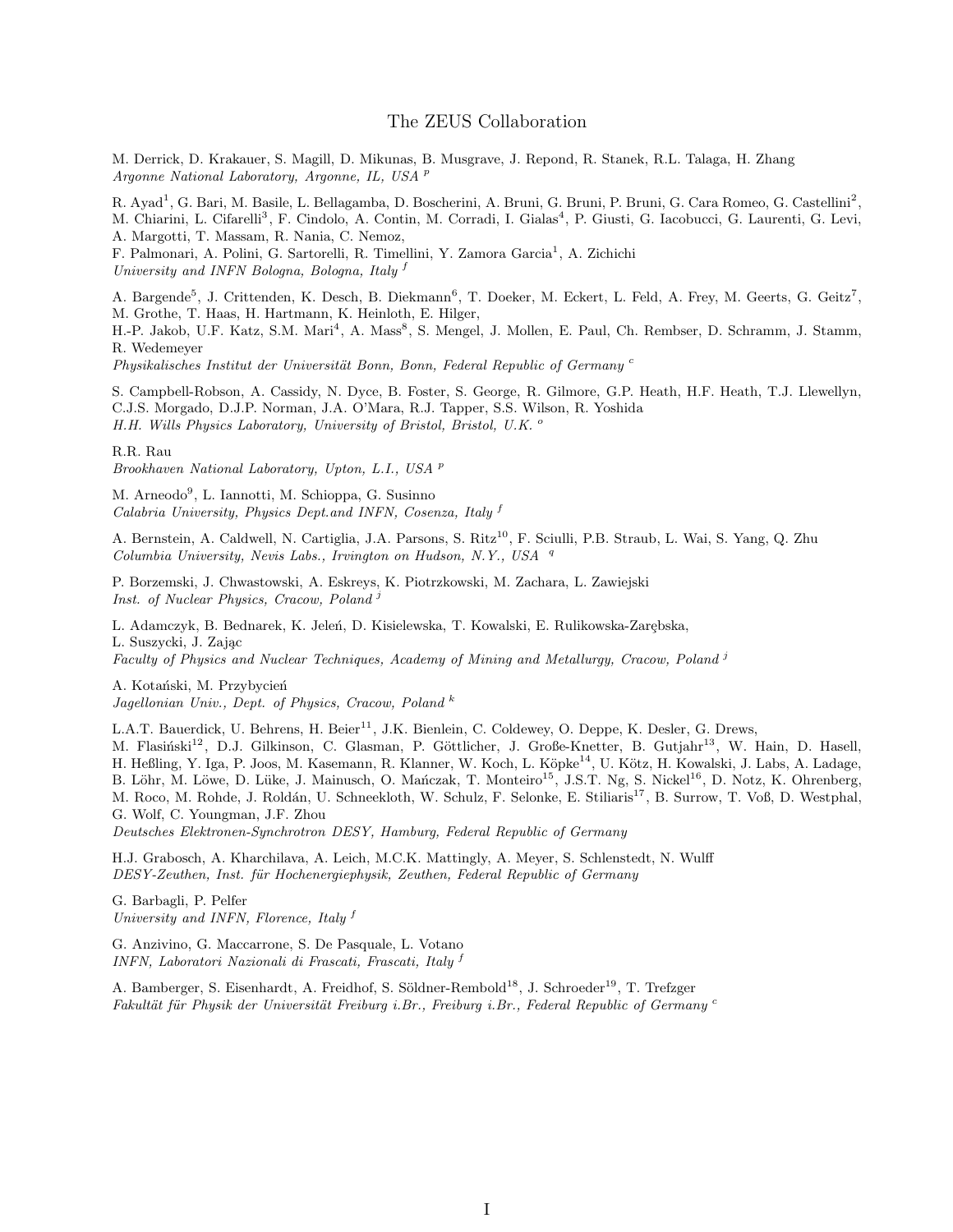N.H. Brook, P.J. Bussey, A.T. Doyle<sup>20</sup>, J.I. Fleck<sup>4</sup>, D.H. Saxon, M.L. Utley, A.S. Wilson Dept. of Physics and Astronomy, University of Glasgow, Glasgow, U.K.

A. Dannemann, U. Holm, D. Horstmann, T. Neumann, R. Sinkus, K. Wick Hamburg University, I. Institute of Exp. Physics, Hamburg, Federal Republic of Germany c

E. Badura<sup>21</sup>, B.D. Burow<sup>22</sup>, L. Hagge, E. Lohrmann, J. Milewski, M. Nakahata<sup>23</sup>, N. Pavel, G. Poelz, W. Schott, F. Zetsche

Hamburg University, II. Institute of Exp. Physics, Hamburg, Federal Republic of Germany  $c$ 

T.C. Bacon, I. Butterworth, E. Gallo, V.L. Harris, B.Y.H. Hung, K.R. Long, D.B. Miller, P.P.O. Morawitz, A. Prinias, J.K. Sedgbeer, A.F. Whitfield

Imperial College London, High Energy Nuclear Physics Group, London, U.K. <sup>o</sup>

U. Mallik, E. McCliment, M.Z. Wang, S.M. Wang, J.T. Wu, Y. Zhang University of Iowa, Physics and Astronomy Dept., Iowa City, USA <sup>p</sup>

P. Cloth, D. Filges Forschungszentrum Jülich, Institut für Kernphysik, Jülich, Federal Republic of Germany

S.H. An, S.M. Hong, S.W. Nam, S.K. Park, M.H. Suh, S.H. Yon Korea University, Seoul, Korea <sup>h</sup>

R. Imlay, S. Kartik, H.-J. Kim, R.R. McNeil, W. Metcalf, V.K. Nadendla Louisiana State University, Dept. of Physics and Astronomy, Baton Rouge, LA, USA  $^p$ 

F. Barreiro<sup>24</sup>, G. Cases, J.P. Fernandez, R. Graciani, J.M. Hernández, L. Hervás<sup>24</sup>, L. Labarga<sup>24</sup>, M. Martinez, J. del Peso, J. Puga, J. Terron, J.F. de Trocóniz Univer. Autónoma Madrid, Depto de Física Teóríca, Madrid, Spain<sup>n</sup>

G.R. Smith University of Manitoba, Dept. of Physics, Winnipeg, Manitoba, Canada <sup>a</sup>

F. Corriveau, D.S. Hanna, J. Hartmann, L.W. Hung, J.N. Lim, C.G. Matthews, P.M. Patel, L.E. Sinclair, D.G. Stairs, M. St.Laurent, R. Ullmann, G. Zacek  $McGill$  University, Dept. of Physics, Montréal, Québec, Canada  $a$ , b

V. Bashkirov, B.A. Dolgoshein, A. Stifutkin Moscow Engineering Physics Institute, Mosocw, Russia <sup>l</sup>

G.L. Bashindzhagyan, P.F. Ermolov, L.K. Gladilin, Y.A. Golubkov, V.D. Kobrin, V.A. Kuzmin, A.S. Proskuryakov, A.A. Savin, L.M. Shcheglova, A.N. Solomin, N.P. Zotov Moscow State University, Institute of Nuclear Physics, Moscow, Russia <sup>m</sup>

M. Botje, F. Chlebana, A. Dake, J. Engelen, M. de Kamps, P. Kooijman, A. Kruse, H. Tiecke, W. Verkerke, M. Vreeswijk, L. Wiggers, E. de Wolf, R. van Woudenberg NIKHEF and University of Amsterdam, Netherlands<sup>i</sup>

D. Acosta, B. Bylsma, L.S. Durkin, K. Honscheid, C. Li, T.Y. Ling, K.W. McLean<sup>25</sup>, W.N. Murray, I.H. Park, T.A. Romanowski<sup>26</sup>, R. Seidlein<sup>27</sup> Ohio State University, Physics Department, Columbus, Ohio, USA <sup>p</sup>

D.S. Bailey, A. Byrne<sup>28</sup>, R.J. Cashmore, A.M. Cooper-Sarkar, R.C.E. Devenish, N. Harnew, M. Lancaster, L. Lindemann<sup>4</sup>, J.D. McFall, C. Nath, V.A. Noyes, A. Quadt, J.R. Tickner, H. Uijterwaal, R. Walczak, D.S. Waters, F.F. Wilson, T. Yip Department of Physics, University of Oxford, Oxford, U.K.

G. Abbiendi, A. Bertolin, R. Brugnera, R. Carlin, F. Dal Corso, M. De Giorgi, U. Dosselli, S. Limentani, M. Morandin, M. Posocco, L. Stanco, R. Stroili, C. Voci Dipartimento di Fisica dell' Universita and INFN, Padova, Italy <sup>f</sup>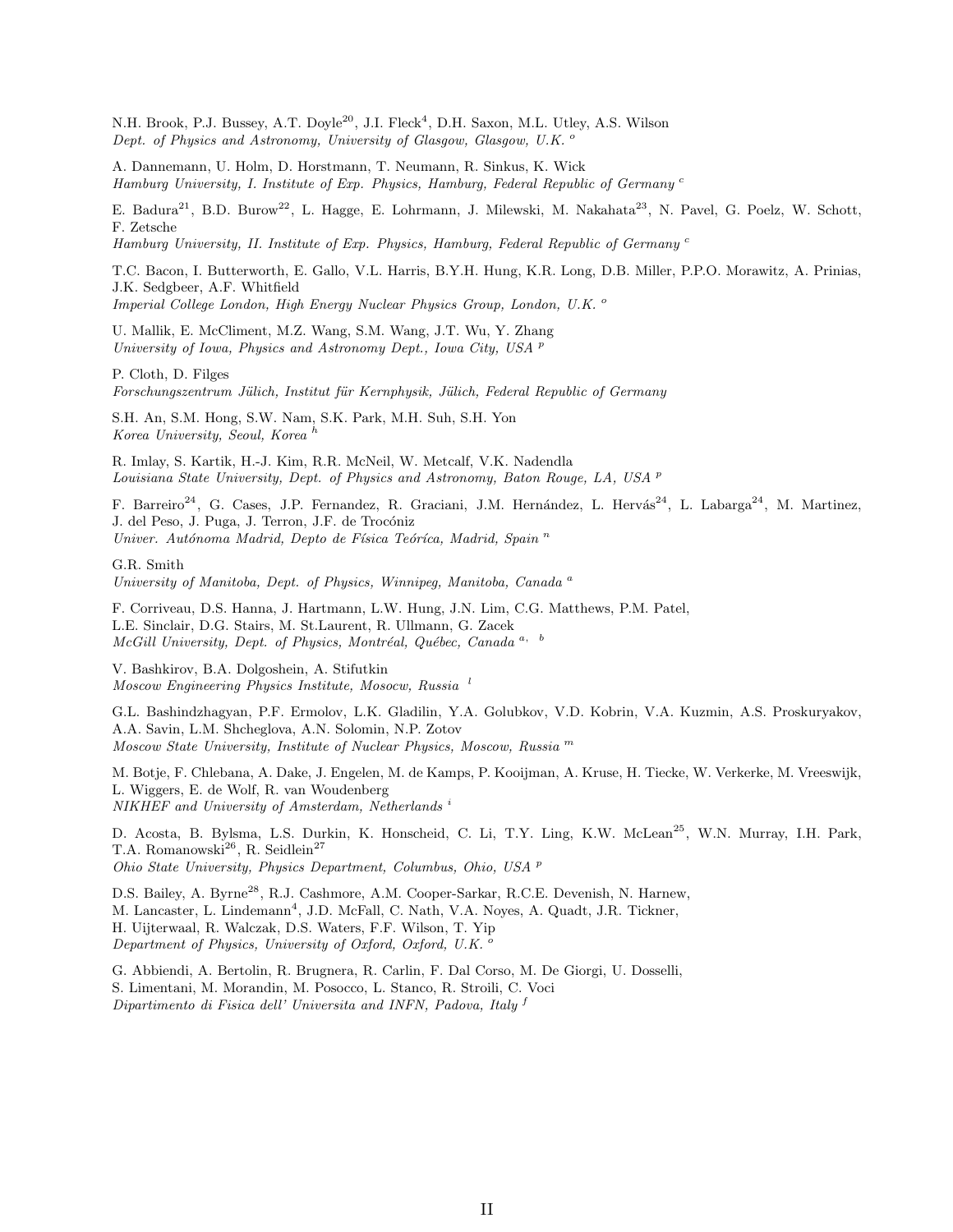J. Bulmahn, J.M. Butterworth, R.G. Feild, B.Y. Oh, J.J. Whitmore<sup>29</sup> Pennsylvania State University, Dept. of Physics, University Park, PA, USA <sup>q</sup>

G. D'Agostini, G. Marini, A. Nigro, E. Tassi Dipartimento di Fisica, Univ. 'La Sapienza' and INFN, Rome, Italy <sup>f</sup>

J.C. Hart, N.A. McCubbin, K. Prytz, T.P. Shah, T.L. Short Rutherford Appleton Laboratory, Chilton, Didcot, Oxon, U.K. <sup>o</sup>

E. Barberis, T. Dubbs, C. Heusch, M. Van Hook, B. Hubbard, W. Lockman, J.T. Rahn, H.F.-W. Sadrozinski, A. Seiden University of California, Santa Cruz, CA, USA <sup>p</sup>

J. Biltzinger, R.J. Seifert, O. Schwarzer, A.H. Walenta, G. Zech Fachbereich Physik der Universität-Gesamthochschule Siegen, Federal Republic of Germany<sup>c</sup>

H. Abramowicz, G. Briskin, S. Dagan<sup>30</sup>, A. Levy<sup>31</sup> School of Physics, Tel-Aviv University, Tel Aviv, Israel

T. Hasegawa, M. Hazumi, T. Ishii, M. Kuze, S. Mine, Y. Nagasawa, M. Nakao, I. Suzuki, K. Tokushuku, S. Yamada, Y. Yamazaki

Institute for Nuclear Study, University of Tokyo, Tokyo, Japan <sup>g</sup>

M. Chiba, R. Hamatsu, T. Hirose, K. Homma, S. Kitamura, Y. Nakamitsu, K. Yamauchi Tokyo Metropolitan University, Dept. of Physics, Tokyo, Japan <sup>g</sup>

R. Cirio, M. Costa, M.I. Ferrero, L. Lamberti, S. Maselli, C. Peroni, R. Sacchi, A. Solano, A. Staiano Universita di Torino, Dipartimento di Fisica Sperimentale and INFN, Torino, Italy <sup>f</sup>

M. Dardo II Faculty of Sciences, Torino University and INFN - Alessandria, Italy  $f$ 

D.C. Bailey, D. Bandyopadhyay, F. Benard, M. Brkic, M.B. Crombie, D.M. Gingrich<sup>32</sup>, G.F. Hartner, K.K. Joo, G.M. Levman, J.F. Martin, R.S. Orr, C.R. Sampson, R.J. Teuscher University of Toronto, Dept. of Physics, Toronto, Ont., Canada<sup>a</sup>

C.D. Catterall, T.W. Jones, P.B. Kaziewicz, J.B. Lane, R.L. Saunders, J. Shulman University College London, Physics and Astronomy Dept., London, U.K.<sup>o</sup>

K. Blankenship, B. Lu, L.W. Mo

Virginia Polytechnic Inst. and State University, Physics Dept., Blacksburg, VA, USA <sup>q</sup>

W. Bogusz, K. Charchuła, J. Ciborowski, J. Gajewski, G. Grzelak, M. Kasprzak, M. Krzyżanowski, K. Muchorowski, R.J. Nowak, J.M. Pawlak, T. Tymieniecka, A.K. Wróblewski, J.A. Zakrzewski, A.F. Zarnecki Warsaw University, Institute of Experimental Physics, Warsaw, Poland<sup>j</sup>

M. Adamus Institute for Nuclear Studies, Warsaw, Poland <sup>j</sup>

Y. Eisenberg<sup>30</sup>, U. Karshon<sup>30</sup>, D. Revel<sup>30</sup>, D. Zer-Zion Weizmann Institute, Nuclear Physics Dept., Rehovot, Israel d

I. Ali, W.F. Badgett, B. Behrens, S. Dasu, C. Fordham, C. Foudas, A. Goussiou, R.J. Loveless, D.D. Reeder, S. Silverstein, W.H. Smith, A. Vaiciulis, M. Wodarczyk University of Wisconsin, Dept. of Physics, Madison, WI, USA <sup>p</sup>

T. Tsurugai

Meiji Gakuin University, Faculty of General Education, Yokohama, Japan

S. Bhadra, M.L. Cardy, C.-P. Fagerstroem, W.R. Frisken, K.M. Furutani, M. Khakzad, W.B. Schmidke York University, Dept. of Physics, North York, Ont., Canada<sup>a</sup>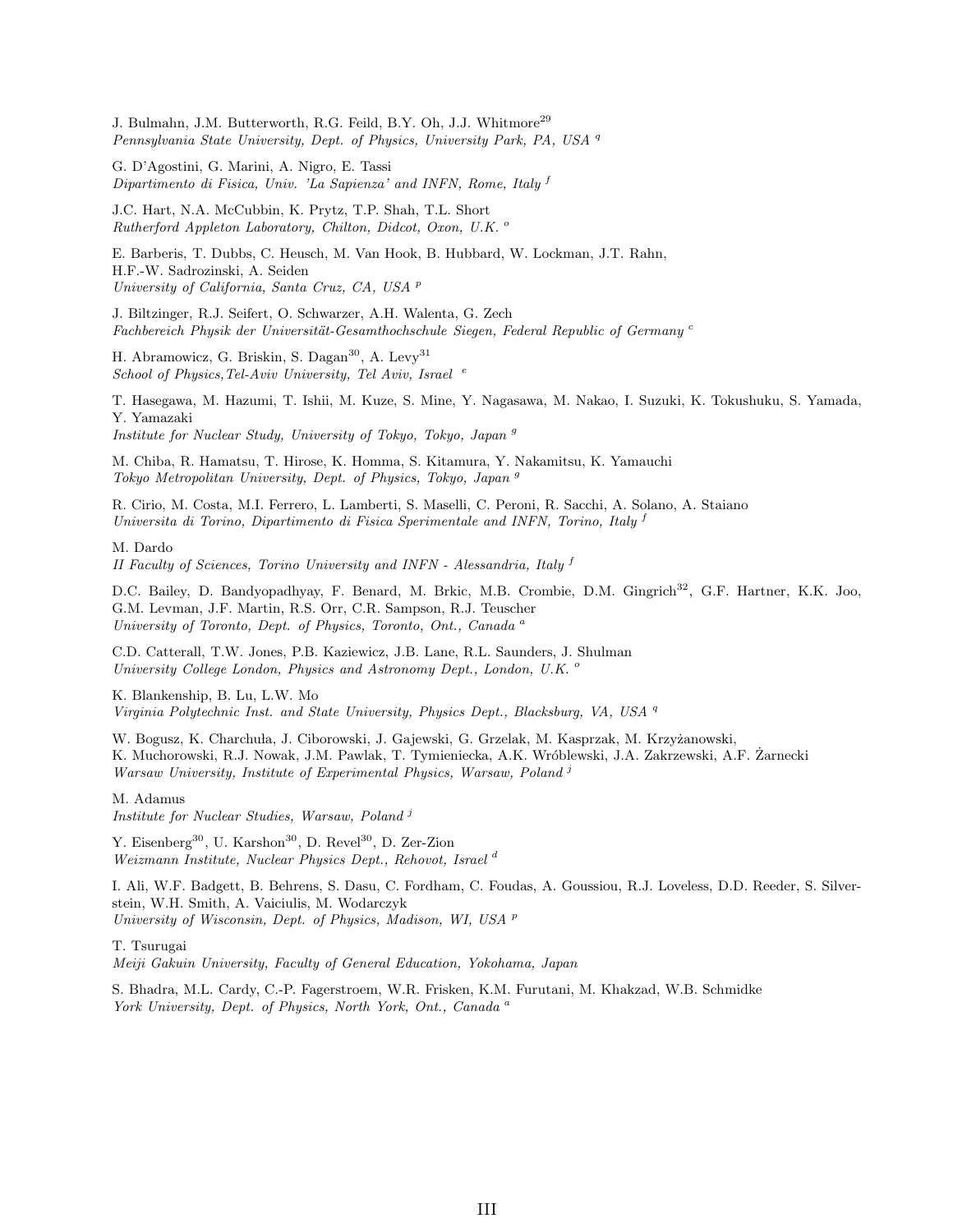- 1 supported by Worldlab, Lausanne, Switzerland
- <sup>2</sup> also at IROE Florence, Italy
- <sup>3</sup> now at Univ. of Salerno and INFN Napoli, Italy
- 4 supported by EU HCM contract ERB-CHRX-CT93-0376
- $5$  now at Möbelhaus Kramm, Essen
- $6$  now a self-employed consultant
- 7 on leave of absence
- $8$  now at Institut für Hochenergiephysik, Univ. Heidelberg
- $^9$  now also at University of Torino  $\,$
- <sup>10</sup> Alfred P. Sloan Foundation Fellow
- <sup>11</sup> presently at Columbia Univ., supported by DAAD/HSPII-AUFE
- <sup>12</sup> now at Inst. of Computer Science, Jagellonian Univ., Cracow
- <sup>13</sup> now at Comma-Soft, Bonn
- <sup>14</sup> now at Univ. of Mainz
- <sup>15</sup> supported by DAAD and European Community Program PRAXIS XXI
- <sup>16</sup> now at Dr. Seidel Informationssysteme, Frankfurt/M.
- <sup>17</sup> supported by the European Community
- <sup>18</sup> now with OPAL Collaboration, Faculty of Physics at Univ. of Freiburg
- <sup>19</sup> now at SAS-Institut GmbH, Heidelberg
- <sup>20</sup> also supported by DESY
- $^{\mathrm{21}}$  now at GSI Darmstadt
- <sup>22</sup> also supported by NSERC
- $^{23}$  now at Institute for Cosmic Ray Research, University of Tokyo
- <sup>24</sup> partially supported by CAM
- <sup>25</sup> now at Carleton University, Ottawa, Canada
- <sup>26</sup> now at Department of Energy, Washington
- <sup>27</sup> now at HEP Div., Argonne National Lab., Argonne, IL, USA
- <sup>28</sup> now at Oxford Magnet Technology, Eynsham, Oxon
- <sup>29</sup> on leave and partially supported by DESY 1993-95
- <sup>30</sup> supported by a MINERVA Fellowship
- $31$  partially supported by DESY

<sup>32</sup> now at Centre for Subatomic Research, Univ.of Alberta, Canada and TRIUMF, Vancouver, Canada

- a supported by the Natural Sciences and Engineering Research Council of Canada (NSERC)
- $\boldsymbol{b}$ supported by the FCAR of Québec, Canada
- c supported by the German Federal Ministry for Research and Technology (BMFT)
- d supported by the MINERVA Gesellschaft für Forschung GmbH, and by the Israel Academy of Science
- e supported by the German Israeli Foundation, and by the Israel Academy of Science
- f supported by the Italian National Institute for Nuclear Physics (INFN)
- g supported by the Japanese Ministry of Education, Science and Culture (the Monbusho) and its grants for Scientific Research
- h supported by the Korean Ministry of Education and Korea Science and Engineering Foundation
- i supported by the Netherlands Foundation for Research on Matter (FOM)
- $\boldsymbol{j}$ supported by the Polish State Committee for Scientific Research (grant No. SPB/P3/202/93) and the Foundation for Polish- German Collaboration (proj. No. 506/92)
- k supported by the Polish State Committee for Scientific Research (grant No. PB 861/2/91 and No. 2 2372 9102, grant No. PB 2 2376 9102 and No. PB 2 0092 9101)
- l partially supported by the German Federal Ministry for Research and Technology (BMFT)
- $m$  supported by the German Federal Ministry for Research and Technology (BMFT), the Volkswagen Foundation, and the Deutsche Forschungsgemeinschaft
- n supported by the Spanish Ministry of Education and Science through funds provided by CICYT
- o supported by the Particle Physics and Astronomy Research Council
- p supported by the US Department of Energy
- q supported by the US National Science Foundation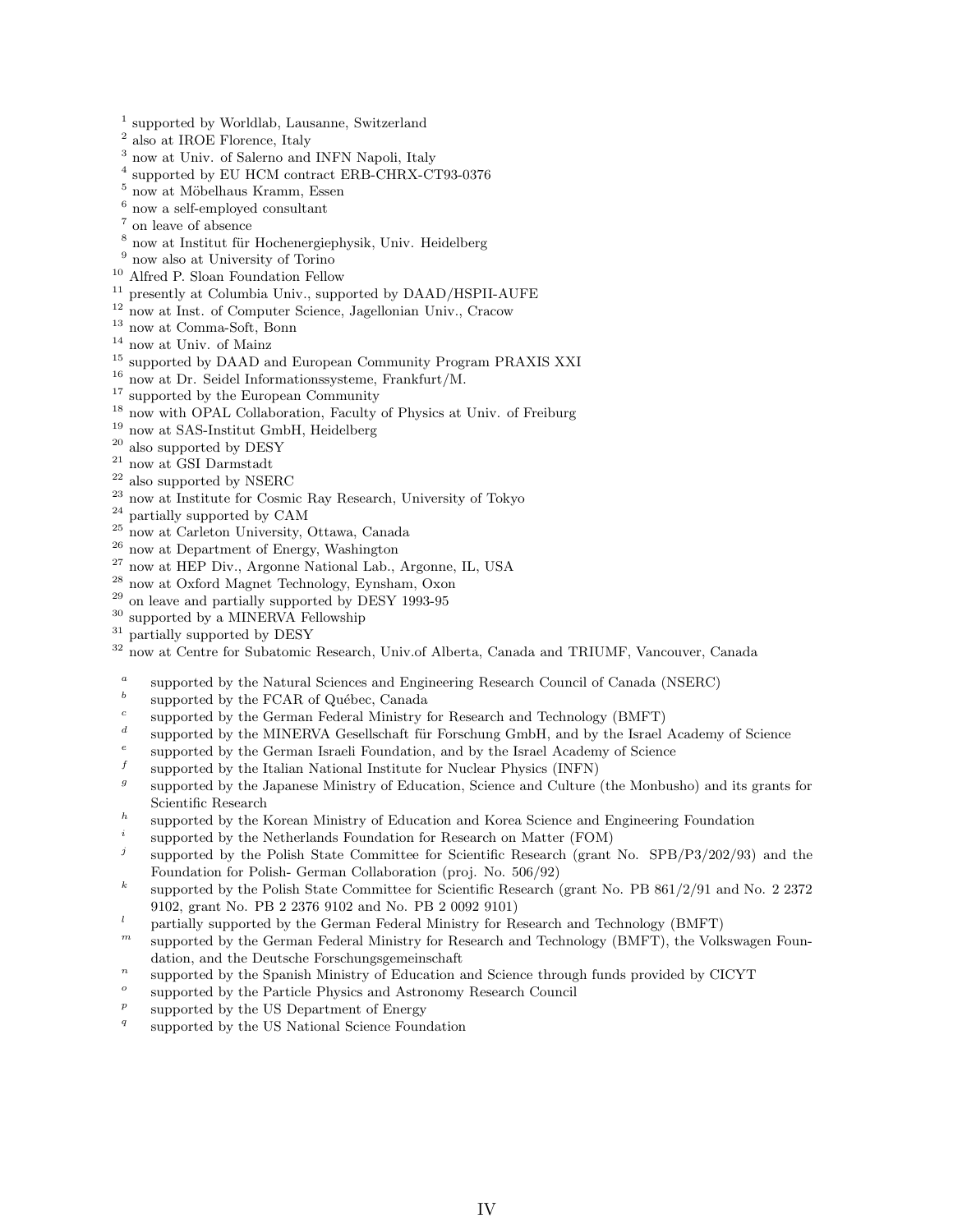### 1 Introduction

The investigation of strange particle production in neutral current, deep inelastic scattering (DIS) interactions could provide information about the s-quarks in the nucleon, about the boson-gluon fusion process and, above all, the parton fragmentation process. Strange particle production has been measured previously by experiments where the  $\gamma^*p$  centre-of-mass energy, W, is at least one order of magnitude lower than at HERA[[1](#page-19-0), [2](#page-19-0), [3](#page-19-0), [4](#page-19-0)]. The ratio of strange particle to light non-strange particle production of approximately 1:5 is ascribed to a reduced probability of strange quark creation in the parton fragmentation chain. In simulation programs based on the Lund scheme it is parametrised by the strange quark suppression factor  $P_s/P_u$ . Here  $P_s$  and  $P_u$  are the probabilities for creating s– or  $u, d$ –quarks from the vacuum during the fragmentation process. A detailed review of our knowledge on heavy quark suppression is given in [\[5\]](#page-19-0). In hadron-hadron collisions an increasing  $P_s/P_u$  is found with increasing centre-of-mass energy. Also indications of a dependence of the strangeness suppression factor on the region of phase space under investigation are reported. The values found vary between about 0.15 and 0.55 with a mean value close to 0.3 (see for example[[6](#page-19-0), [7\]](#page-19-0)). The parameters for the hadronisation process in the present day electron-proton Monte Carlo event generators are obtained from fits to  $e^+e^-$  data and are assumed to be the same in DIS experiments due to jet universality.

The longitudinal phase space of the  $\gamma^*p$  interactions at HERA can be divided into three regions where different processes are expected to dominate. These processes also appear in  $e^+e^-$  or hadron-hadron scattering: a) the fragmentation region of the struck quark, which resembles that of one of the pairproduced quarks in  $e^+e^-$  annihilation experiments; b) the fragmentation of the proton remnant, which resembles the fragmentation in hadron colliders; and c) the hadronic centre-of-mass central rapidity region, where the colour flow between the struck quark and the proton remnant evolves. The latter region exists in both  $e^+e^-$  and hadron collider experiments. The acceptance of our central tracking detector allows us to study  $K^0$  production in the fragmentation region of the struck quark and the central rapidity region. The part of the event which is well inside our detector acceptance is dominated by particles originating from the central rapidity region.

In about 10% of the DIS events no proton remnant is detected in the ZEUS detector, resulting in a large rapidity gap (LRG) between the acceptance limit in the proton direction and the first visible particle in the detector[[8](#page-19-0), [9\]](#page-19-0). The properties of these events are consistent with the assumption that the exchanged photon is scattered off a colourless object emitted by the proton. This object is generically called a pomeron. There exist indications that the pomeron has a partonic substructure [\[10, 8\]](#page-19-0) but the nature of its constituents is still under investigation. A natural assumption is that they are quarks and gluons or a combination of both. It is expected that the strange quark content of the pomeron could affect the strange particle multiplicity in the final state of these events.

The investigation of strange particle production allows us to connect results from  $e^+e^-$  experiments and from hadron collider experiments. This paper is a first step of such a program. We compare the  $K^0$  and  $\Lambda$  multiplicities<sup>1</sup> and their momentum and angular distributions in the new kinematic region of HERA with extrapolations from Monte Carlo models based on the results of lower energy experiments. The  $Q^2$  evolution of the  $K^0$  multiplicity is studied. The production of  $K^0$ 's in events with a large rapidity gap is compared to that of events without a large rapidity gap.

All studies are performed in the HERA laboratory frame and are restricted to a kinematic range where the tracking acceptance is high and well understood.

<sup>&</sup>lt;sup>1</sup>Throughout this paper, a reference to a particle includes a reference to its antiparticle.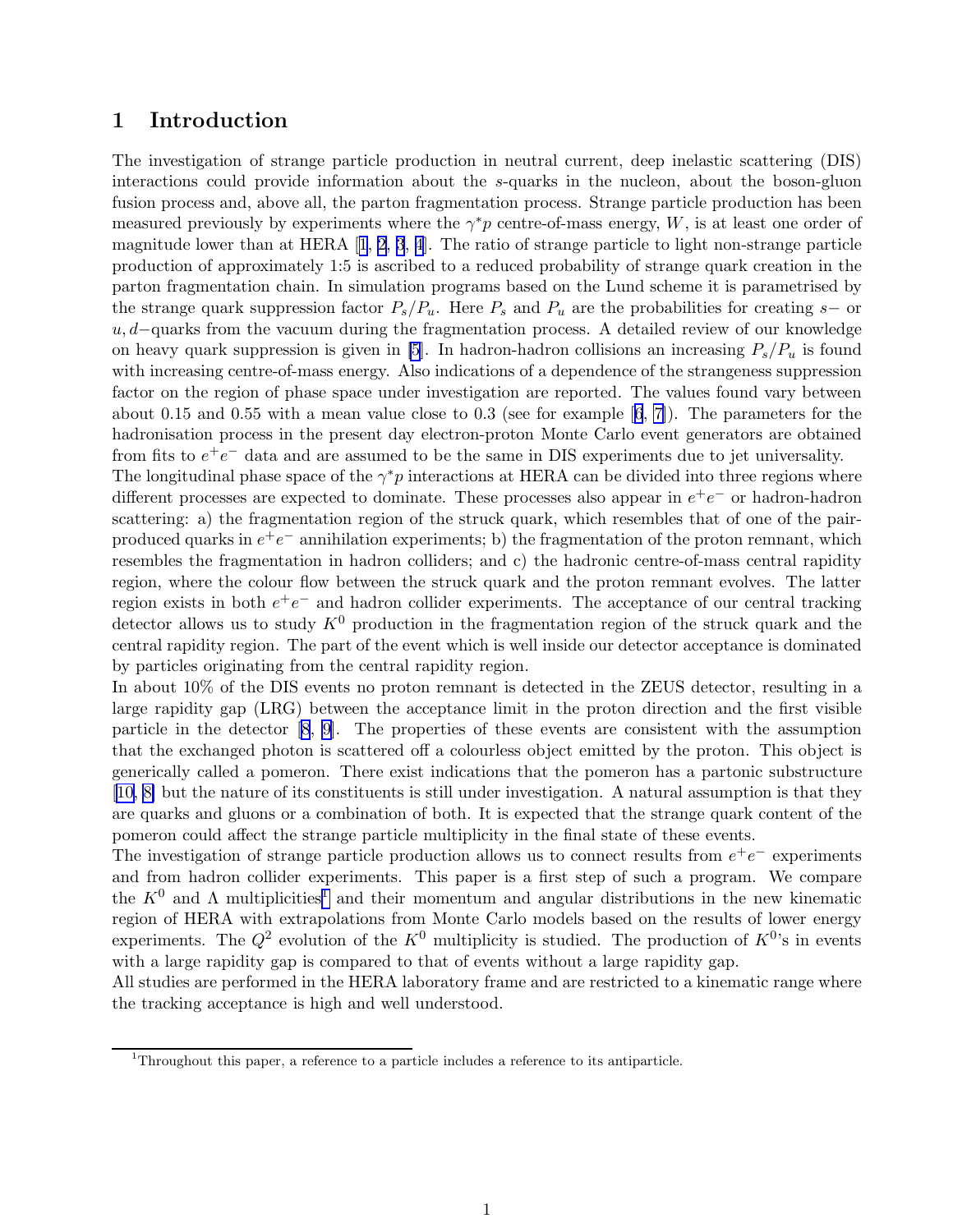## 2 Experimental setup

#### HERA machine conditions

The data were collected at the electron-proton collider HERA using the ZEUS detector during the 1993 running period. HERA collided 26.7 GeV electrons with 820 GeV protons. 84 bunches were filled for each beam and in addition 10 electron and 6 proton bunches were left unpaired for background studies. The typical electron and proton currents were 10 mA leading to a typical instantaneous luminosity of  $6 \cdot 10^{29}$  cm<sup>-2</sup>s<sup>-1</sup>. An integrated luminosity of 0.55 pb<sup>-1</sup> of data was collected in 1993.

#### The ZEUS detector

ZEUS is a multipurpose, magnetic detector which has been described elsewhere [\[11\]](#page-19-0). Here we give a brief description concentrating on those parts of the detector relevant for the present analysis.

Charged particles are tracked by the inner tracking detectors which operate in a magnetic field of 1.43 T provided by a thin superconducting solenoid surrounding the tracking detectors. Immediately after the beampipe there is a cylindrical drift chamber, the vertex detector (VXD), which consists of 120 radial cells, each with 12 sense wires [\[12](#page-19-0)]. The achieved resolution is 50  $\mu$ m in the central region of a cell and 150  $\mu$ m near the edges. Surrounding the VXD is the central tracking detector (CTD) which consists of 72 cylindrical drift chamber layers, organised into 9 "superlayers" [\[13](#page-19-0)]. Each superlayer consists either of wires parallel (axial) to the beam axis or of wires inclined at a small angle to give a stereo view. With the present understanding of the chamber, a spatial resolution of  $260 \mu m$  has been achieved. The hit efficiency of the chamber is greater than 95%.

In events with charged particle tracks, using the combined data from both chambers, reconstructed primary vertex position resolutions of 0.6 cm in the Z direction and 0.1 cm in the XY plane are measured<sup>2</sup>. The resolution in transverse momentum for full length tracks is  $\sigma(p_T)/p_T = \sqrt{(0.005 \ p_T)^2 + (0.016)^2}$  $(p_T$  in GeV).

The solenoid is surrounded by a high resolution uranium-scintillator calorimeter divided into three parts, forward (FCAL), barrel (BCAL) and rear (RCAL). Holes of  $20 \times 20$  cm<sup>2</sup> in the centre of FCAL and RCAL are required to accommodate the HERA beam pipe. Each of the calorimeter parts is subdivided into towers which in turn are segmented longitudinally into electromagnetic (EMC) and hadronic (HAC) sections. A section of a tower is called a cell and is read out by two photomultiplier tubes. A detailed description of the calorimeter is given in [[14\]](#page-19-0).

For measuring the luminosity via the Bethe-Heitler process  $ep \rightarrow e'p' \gamma$ , as well as for tagging very small $Q^2$  processes, two lead-scintillator calorimeters are used [[15\]](#page-20-0). Bremsstrahlung photons emerging from the electron-proton interaction region at angles  $\theta'_{\gamma} \leq 0.5$  mrad with respect to the electron beam axis hit the photon calorimeter at 107 m from the interaction point (IP). Electrons emitted from the IP at scattering angles less than or equal to 6 mrad and with energies between 20% and 90% of the incident electron energy are deflected by beam magnets and hit the electron calorimeter placed 35 m from the IP.

## 3 HERA kinematics

The kinematics of deep inelastic scattering processes at HERA,  $e^-p \rightarrow e^-h$ , where h is the hadronic final state, can be described by the Lorentz invariant variables  $Q^2$ , x and y. Here  $-Q^2$  is the square of the four-momentum transfer between the incoming electron and the scattered electron;  $x$ , in the naïve quark-parton model, is the fractional momentum of the struck quark in the proton, and  $y$  is the relative energy transfer of the electron to the hadronic system. The variables are related by  $Q^2 = sxy$ , where s is the squared invariant mass of the ep system.  $Q^2$ , x and y can be calculated

 $2$ The ZEUS coordinate system is defined as right-handed with the Z axis pointing in the proton beam direction and the X axis horizontal pointing towards the centre of HERA. The polar angle  $\theta$  is defined with respect to the Z-direction.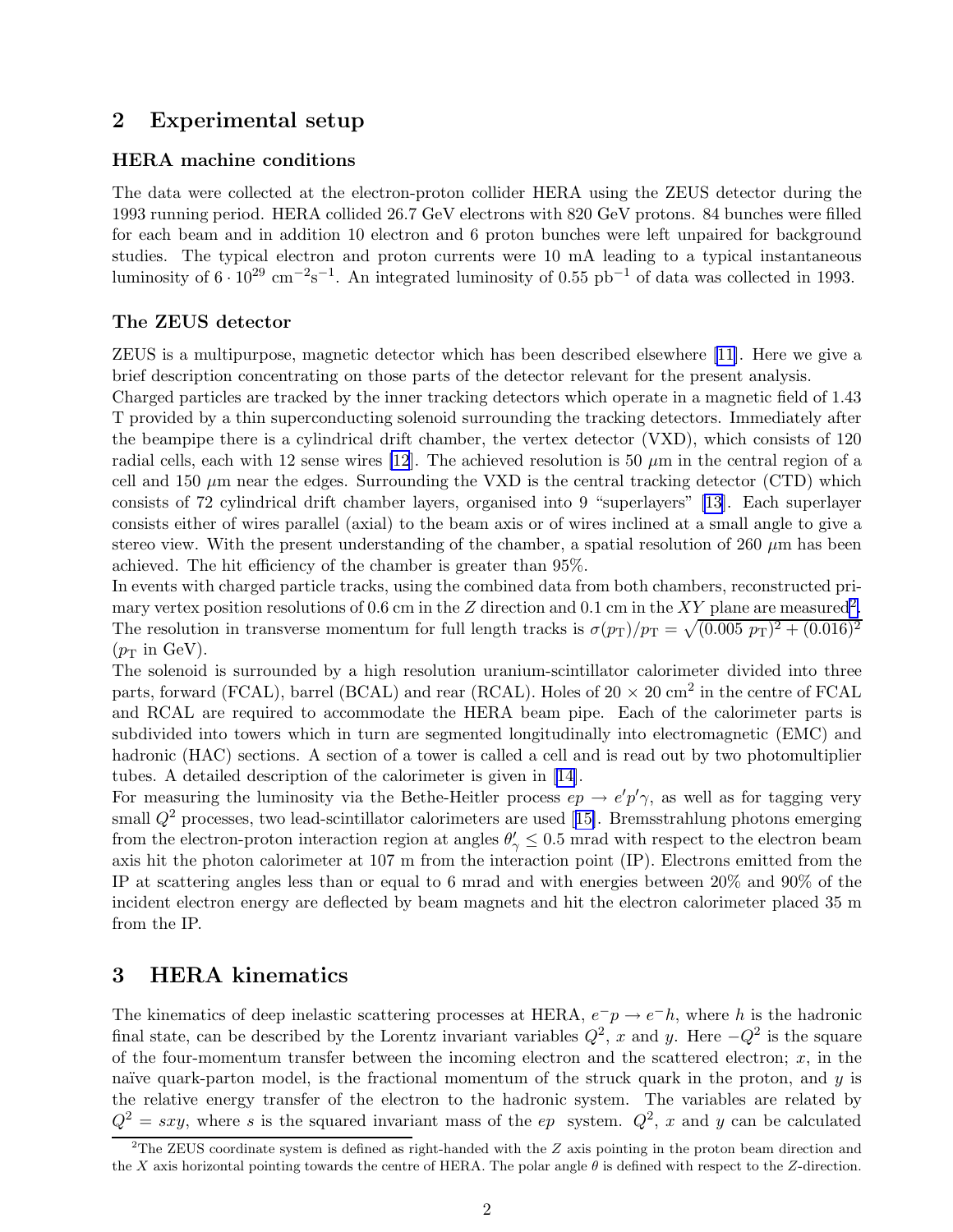from the kinematic variables of the scattered electron, from the hadronic final state variables, or from a combination of both. The optimal reconstruction method depends on the event kinematics and the detector resolution.

Inthis paper we use the double angle method [[16](#page-20-0)] to calculate the  $Q^2$  and x variables:

$$
Q_{DA}^2 = 4E_e^2 \cdot \frac{\sin \gamma_h (1 + \cos \theta_e)}{\sin \gamma_h + \sin \theta_e - \sin(\gamma_h + \theta_e)},
$$
  

$$
x_{DA} = \frac{E_e}{E_p} \cdot \frac{\sin \gamma_h + \sin \theta_e + \sin(\gamma_h + \theta_e)}{\sin \gamma_h + \sin \theta_e - \sin(\gamma_h + \theta_e)}.
$$

Here  $E_e$  and  $E_p$  are the initial electron and proton energies;  $\theta_e$  is the electron scattering angle with respect to the incident proton direction and  $\gamma_h$  is the polar angle of a massless object balancing the momentum vector of the scattered electron to satisfy four-momentum conservation. In the naïve quark-parton model  $\gamma_h$  is the scattering angle of the struck quark. It is determined from the hadronic energy flow in the calorimeter:

$$
\cos \gamma_h = \frac{(\sum px)_h^2 + (\sum py)_h^2 - (\sum E - pz)_h^2}{(\sum px)_h^2 + (\sum py)_h^2 + (\sum E - pz)_h^2}.
$$

Here the sums run over all calorimeter cells which are not assigned to the scattered electron and  $(p_X, p_Y, p_Z)$  is the momentum vector assigned to each cell of energy E. The cell angles are calculated from the geometric centres of the cells and the vertex position of the event.

Using the hadronic energy flow of the final state, y can be calculated according to the Jacquet-Blondel method[[17\]](#page-20-0):

$$
y_{JB} = \frac{1}{2E_e} \sum_h (E - pz)_{h}.
$$

For background rejection we also calculate  $y$  using the electron information:

$$
y_e=1-\frac{E_e'}{2E_e}\,\,(1-\cos\theta_e),
$$

where  $E'_{e}$  is the energy of the scattered electron. The square of the centre-of-mass energy of the virtual photon-proton system,  $\gamma^* p$ , is calculated using:

$$
W_{DA}^2 = m_p^2 + Q_{DA}^2(\frac{1}{x_{DA}} - 1),
$$

where  $m_p$  is the proton mass. We use the described methods for calculating the kinematic variables and do not mention them explicitly below except when necessary.

### 4 Event selection

#### 4.1 Trigger conditions

The trigger is organised in three levels[[11](#page-19-0)]. For DIS events, the first level trigger (FLT) requires at least one of three conditions of energy sums in the EMC calorimeter: the BCAL EMC energy exceeds 3.4 GeV; the RCAL EMC energy (excluding the innermost towers surrounding the beam pipe) exceeds 2.0 GeV; or the RCAL EMC energy (including those towers) exceeds 3.75 GeV.

The second level trigger (SLT) rejects proton beam-gas events by using the times measured in the calorimeter cells. The DIS trigger rate of the SLT is about one-tenth of the FLT DIS trigger rate. The loss of DIS events at the SLT is negligible.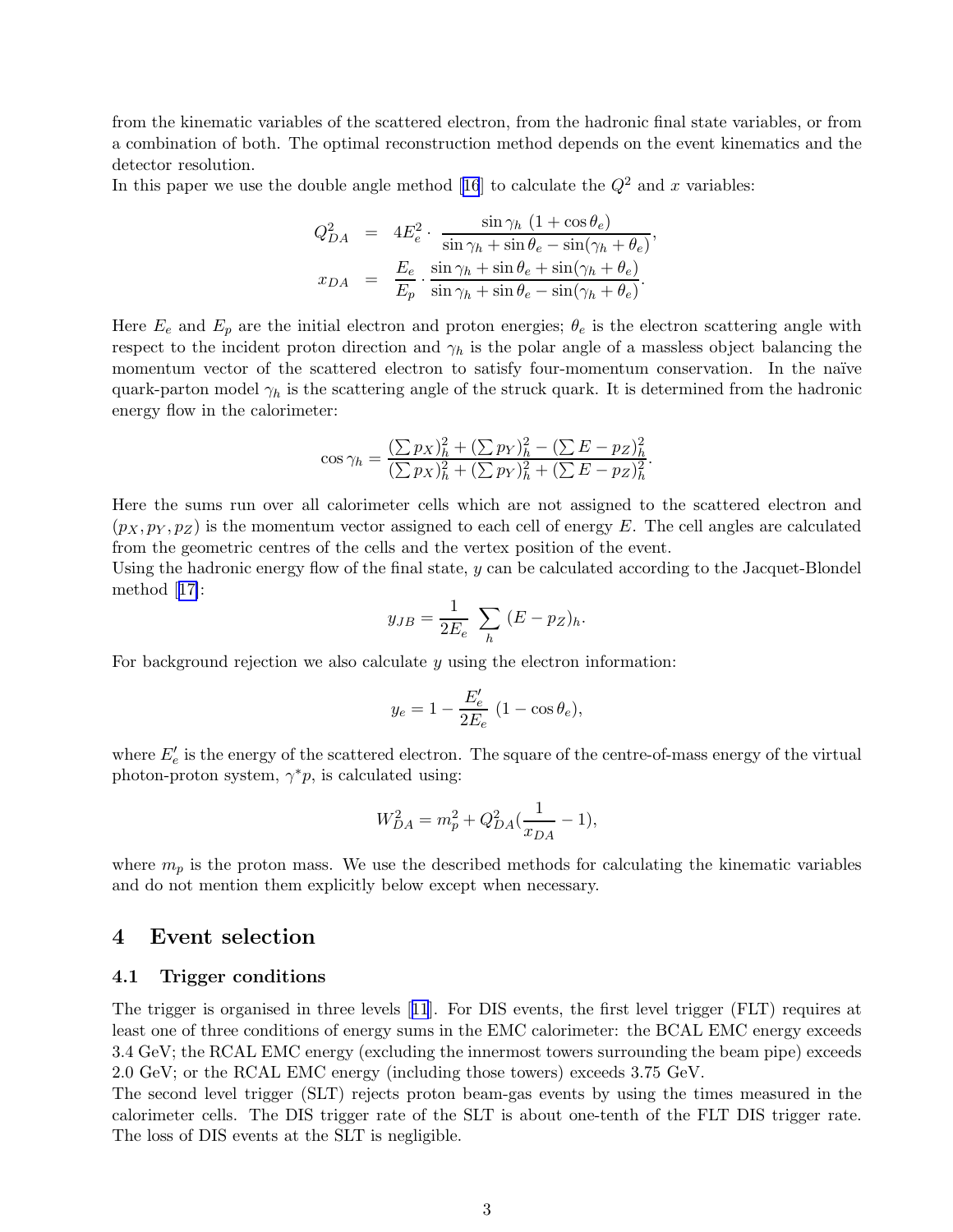The third level trigger (TLT) has the full event information available and uses physics-based filters. It applies tighter timing cuts to suppress beam-gas background further and also rejects beam halo muons and cosmic muons. The TLT selects DIS event candidates by calculating:

$$
\delta = \sum_i E_i \cdot (1 - \cos \theta_i) > 20 \text{ GeV} - 2 E_{\gamma},
$$

where  $E_i$  and  $\theta_i$  are the energy and the polar angle of the energy deposits in the central calorimeter.  $E_{\gamma}$  is the energy measured in the photon calorimeter of the luminosity monitor. The summation runs over all energy deposits in the calorimeter cells. For fully contained DIS events  $\delta \approx 2E_e = 53.4$  GeV. Photoproduction events have low values of  $\delta$  compared to DIS events because the scattered electron escapes in the beam pipe hole of the rear calorimeter. For events with  $Q^2$  less than ~ 4 GeV<sup>2</sup> the calorimeter cannot detect the scattered electron.

For events with the scattered electron detected in the calorimeter, the trigger acceptance was essentially independent of the DIS hadronic final state. It was greater than 97% for  $Q^2 > 10 \text{ GeV}^2$  and independent of  $Q^2$ . A total of  $7 \cdot 10^6$  events passed the TLT and was written to tape during the 1993 running period.

#### 4.2 Offline event selection

The offline selection of DIS events is similar to that described in our earlier publication [\[18](#page-20-0)]. The characteristic signature of a DIS event is the scattered electron detected in the uranium scintillator calorimeter. The pattern of energy deposition in the calorimeter cells is used to identify an electron candidate. We use the following criteria to select a sample of DIS events:

- a scattered electron candidate has to be found with  $E'_e > 5$  GeV and an impact point at the RCAL surface outside a square of  $32 \times 32$  cm<sup>2</sup> centred on the beam line. This requirement ensures that the electromagnetic shower is fully contained within the calorimeter and its impact point can be reconstructed with sufficient accuracy;
- $y_e < 0.95$  to reduce photoproduction background;
- 35 GeV  $\lt \delta \lt 60$  GeV to remove photoproduction events and to suppress events with hard initial state radiation;
- $-50 \text{ cm} < Z < 40 \text{ cm}$ , where Z is the position of the event vertex reconstructed from the CTD. This requirement rejects beam-gas and cosmic ray events.

From Monte Carlo studies we find an average electron finding efficiency of 95% in the kinematic range considered, being above 98% in most of the kinematic range and dropping below 70% for high y events. The purity is better than  $96\%$  for electron energies above 10 GeV and drops to about 60% at high y. A total of 91000 events survive these criteria.

The particle multiplicity and the kinematics of particle production depend on  $Q^2$  and x. We have restrictedour analysis to a kinematic range in  $Q^2$ , x and y in which migration effects are small [[18\]](#page-20-0) and have little influence on the momentum and angular distributions of the  $K^0$ 's and  $\Lambda$ 's. We chose the following range:

- 10  $\text{GeV}^2 < Q^2 < 640 \text{ GeV}^2$ ;
- $0.0003 < x < 0.01$ ;
- $y > 0.04$ .

The  $Q^2$  and x variables are calculated according to the double angle method and y with the Jacquet-Blondel method. After applying these criteria to the previously selected sample we are left with 27500 events.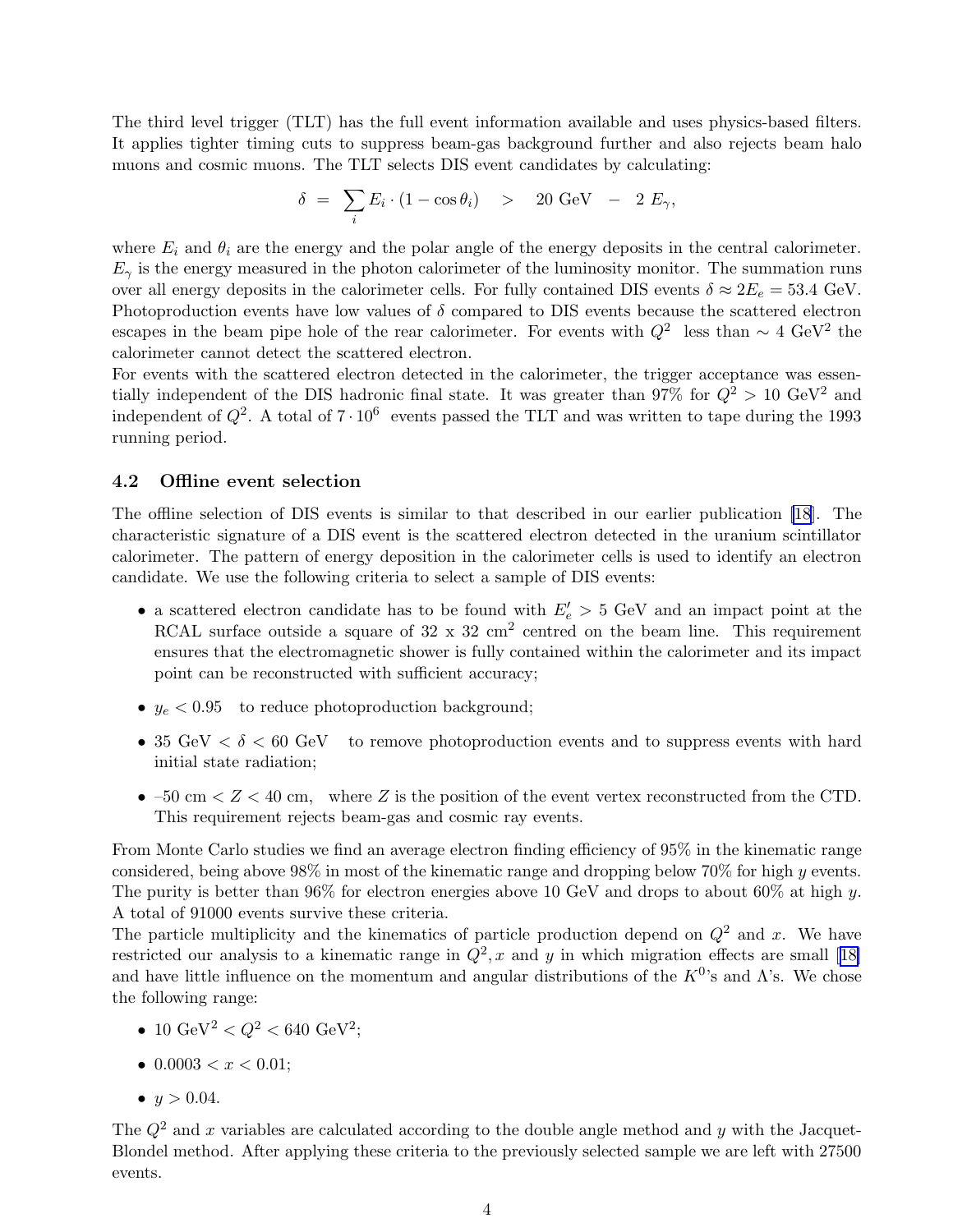## 5 Monte Carlo simulation

Monte Carlo event simulation is used to determine the acceptance and resolution of the ZEUS detector. The simulation is based on the GEANT 3.13[[19\]](#page-20-0) program and incorporates the knowledge of the detector and the trigger.

#### Simulation of normal DIS events

Neutralcurrent DIS events with  $Q^2 > 4 \text{ GeV}^2$  were generated using the HERACLES 4.4 program [[20\]](#page-20-0) whichincorporates first order electroweak corrections. The Monte Carlo program LEPTO 6.1 [[21\]](#page-20-0), interfaced to HERACLES via the program DJANGO 6.0 [\[22](#page-20-0)], was used to simulate QCD cascades and fragmentation. The parton cascade was modelled in different ways:

- the colour-dipole model including the boson-gluon fusion process (CDM) as implemented in the ARIADNE 4.03[[23\]](#page-20-0) program was used. In this model coherence effects are implicitly included in the formalism of the parton cascade;
- matrix element calculations plus the parton shower option (MEPS) as implemented in LEPTO were used, where coherence effects in the final state cascade are included by angular ordering of successive parton emissions.

These models use the Lund string fragmentation[[24\]](#page-20-0) for the hadronisation phase as implemented in JETSET 7.3 [\[25](#page-20-0)].

Forthe CDM event sample the MRSD' parton density parametrisation for the proton was used [[26\]](#page-20-0). The GRV[[27\]](#page-20-0) parametrisation was used for the MEPS data set. These parametrisations describe reasonably the HERA measurements of the proton structure function  $F_2$  [[28, 29](#page-20-0)].

The simulations predict that about 10% of the  $K_S^0$ 's are produced in charm events and about 5% originate from sea quarks in the proton. The remaining ~ 85% of the  $K_S^0$ 's are created in the fragmentation chain depending on the actual value of the strange-quark suppression factor  $P_s/P_u$ . The parameters of the Monte Carlo models are set to their default values  $(P_s/P_u = 0.3)$ . We have also generatedevents with  $P_s/P_u = 0.2$  as suggested in [[6](#page-19-0)] and we have compared the predictions of the simulations with the measured rates. Since the MEPS model and the CDM model behave similarly when reducing the  $P_s/P_u$  parameter, we only show the predictions with  $P_s/P_u = 0.2$  for the CDM model.

## Simulation of large rapidity gap DIS events

Our previous study[[8\]](#page-19-0) shows that diffractive models, specifically POMPYT[[30\]](#page-20-0) and a model by Nikolaev and Zakharov[[31\]](#page-20-0) as implemented in our Monte Carlo program NZ[[32](#page-20-0)], give adequate descriptions of the properties of the LRG events. We have used POMPYT and NZ event samples for our study of  $K^0$  multiplicities in events with a large rapidity gap. The POMPYT Monte Carlo program uses an implementation of the Ingelman and Schlein model[[33\]](#page-20-0), describing high energy diffractive processes. In this model the virtual photon interacts with the constituents of the pomeron emitted by the proton. Factorisation is assumed in the sense that the pomeron emission and the pomeron structure are independent. The current version of POMPYT contains no strange quark constituents for the pomeron. The NZ Monte Carlo model on the other hand is non-factorisable. Here the virtual photon fluctuates into a  $q\bar{q}$  or a  $q\bar{q}g$  state and interacts with a colourless two-gluon system emitted by the proton. The  $q\overline{q}g$  states were fragmented as if they were  $q\overline{q}$  states and the flavours are generated in 90% of the cases as  $(u, d)$  and in 10% as s.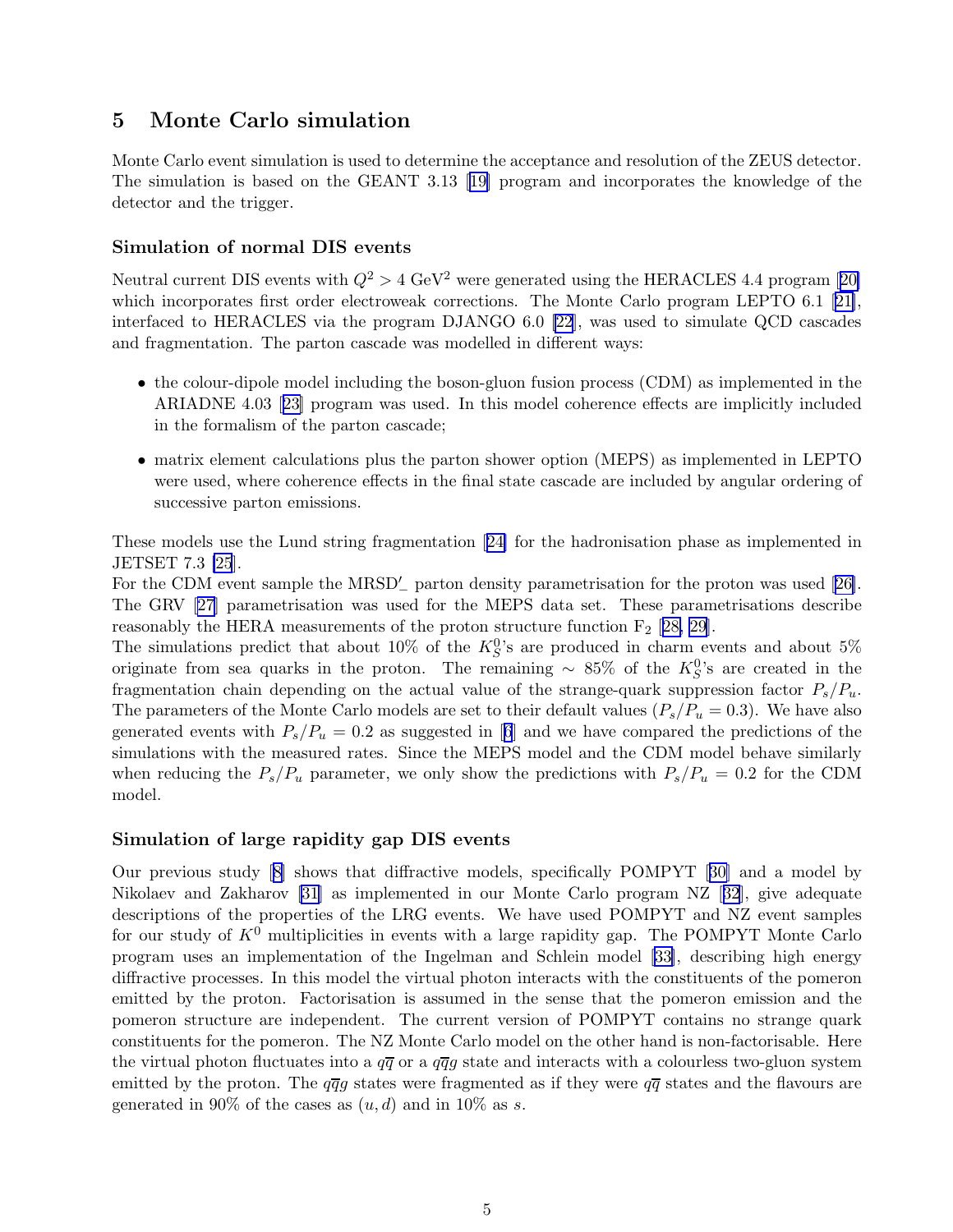## 6 Selection of  $K^0_S$  and  $\Lambda$  candidates

 $K_S^0$  particles are identified in the decay channel  $K_S^0 \to \pi^+\pi^-$  and  $\Lambda$  particles are detected in the channel  $\Lambda \to p\pi^-$ . Due to their lifetime of  $\mathcal{O}(10^{-10}$ s) and their typical momenta of about 1 GeV they have an average decay length of a few centimetres, which results in secondary vertices well separated from the primary event vertex.

Tracks are reconstructed using the CTD and the VXD. The track finding algorithm starts with hits in the outermost axial superlayers of the CTD. As the trajectory is followed inwards to the beam axis, more hits on the axial wires and from the VXD are assigned to the track. The resulting circle in the transverse plane is used for the pattern recognition in the stereo superlayers. The momentum is determined in a 5-parameter helix fit. Multiple Coulomb scattering in the beam pipe and in the outer walls of the VXD is taken into account in the evaluation of the covariance matrix.

The primary event vertex is determined from a  $\chi^2$  fit performed with the tracks using the perigee parametrisation[[34](#page-20-0)] and assuming that the tracks come from a common point in space. A track is considered not to be associated with the primary vertex if the  $\chi^2$  for the primary vertex fit increases significantly when the track is included in the fit.

The systematic effects in the CTD are most serious for low  $p<sub>T</sub>$  tracks and for tracks which traverse the inhomogeneous part of the magnetic field at the ends of the CTD. The reconstructed tracks used in this analysis were required to have a transverse momentum  $p_T > 0.2$  GeV and a polar angle between  $25^{\circ} < \theta < 155^{\circ}$ . In terms of pseudorapidity,  $\eta = -\log(\tan(\theta/2))$ , this corresponds to  $|\eta| < 1.5$ . This is the region where the CTD response and systematics are well understood.

## 6.1  $K_S^0$  Identification

To search for  $K_S^0$ , we examine pairs of oppositely charged tracks to find a secondary vertex. We refer to these tracks as daughter tracks. At least one of the daughter tracks is not allowed to be associated with the primary vertex and track pairs which do not intersect when projected into the transverse plane are rejected.

For each remaining track pair, we obtain the momentum of the  $K_S^0$  candidate by calculating the momenta of the individual tracks at their intersection point and adding them.  $K_S^0$  candidates with transverse momenta below 0.5 GeV or above 4 GeV or with directions of flight too near to the beam pipe,  $|\eta| > 1.3$ , are removed.

The background in the mass region of the  $K_S^0$  is reduced by applying the following criteria:

- $\cos(\alpha_{XY}) > 0.99$ , where  $\alpha_{XY}$  is the angle in the transverse plane between the direction of flight of the  $K_S^0$  candidate and its reconstructed momentum direction;
- the separation in Z between the two tracks at their XY intersection point has to be  $|\Delta Z|$ 2.5 cm. The coordinates of the  $K_S^0$  decay vertex are set to the XY coordinates of the intersection point of the track circles and the Z coordinate is chosen to be in the centre between the closest approaches in Z of the two track circles;
- the proper lifetime of the candidates,  $c\tau = (LMc)/p$ , has to be less than 10 cm. Here L is the decay length,  $p$  is the momentum and  $M$  is the invariant mass of the candidate;
- to reduce background arising from photon conversions into  $e^+e^-$  pairs, pairs of tracks considered as electrons must have an effective mass  $M_{ee} > 50$  MeV (see Fig. [1\)](#page-21-0);
- to eliminate  $\Lambda$  contamination of the  $K_S^0$  signal, candidates with a mass hypothesis  $M_{p\pi}$  < 1.12 GeV are rejected (see Fig. [1](#page-21-0)).

Using these criteria (summarised in Tab. [1\)](#page-13-0) we obtain the  $K_S^0$  signal shown in Fig. [2a](#page-22-0). We fit the  $\pi^{+}\pi^{-}$  mass spectrum with a Gaussian and a linear background in the region 0.4 to 0.6 GeV. The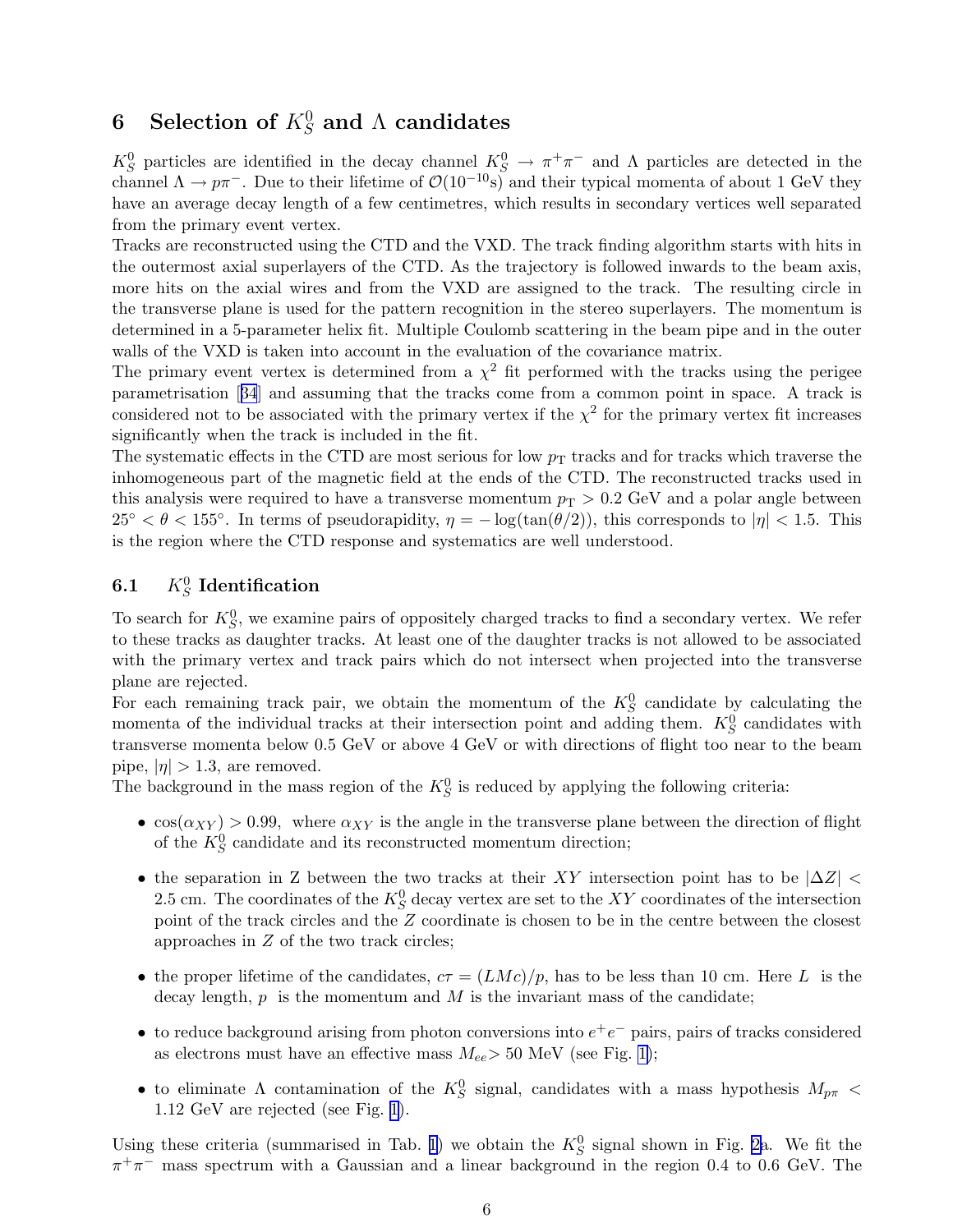<span id="page-13-0"></span>fitted mass is 497.4  $\pm$  0.3 MeV and the standard deviation is 7.8  $\pm$  0.3 MeV. The mass value and width of the signal are well reproduced by the Monte Carlo simulations. In the signal region we find a total of 971  $K_S^0$  mesons on top of a background of about 150  $\pi\pi$ -combinations. The  $K_S^0$  signal region extends from 474 to 521 MeV. The average lifetime of the  $K_S^0$  mesons was determined by fitting the exponential form  $\exp(-c\tau/c\tau_{K^0_S})$  to the acceptance corrected  $c\tau$  lifetime distribution. Here the  $c\tau$ upper limit was relaxed to 20 cm and all other selection criteria were set to their default value. The result  $c\tau_{K^0_S} = 2.66 \pm 0.11 \pm 0.06$  cm is consistent with the world average of  $2.676 \pm 0.006$  cm given  $\frac{K_S}{10}$  in [\[35](#page-20-0)]. The systematic uncertainty includes the variation of the number of bins used in the fit and tightening or loosening the selection criteria.

#### 6.2 Λ Identification

The  $\Lambda$  identification closely resembles the  $K_S^0$  identification. The daughter track with the higher momentum is considered to be the proton. No daughter track is allowed to be associated with the primary vertex. The  $c\tau$  upper limit is increased to 40 cm in order to account for the longer lifetime of the  $\Lambda$ . Requiring  $M_{\pi\pi} < 0.481$  GeV removes the background from  $K_S^0$  mesons (see Fig. [1\)](#page-21-0). Since there is no clear  $\Lambda$  signal seen for candidates with  $p_T$  above 3.5 GeV, this value is chosen as the upper limit of the investigated momentum range.

Figure [2](#page-22-0)b shows the  $\Lambda$  signal obtained. We fit the  $p\pi$  mass spectrum from 1085 to 1185 MeV. The fit yields a mass of  $1116.2 \pm 0.4$  MeV with a standard deviation of  $3.0 \pm 0.5$  MeV. The Monte Carlo simulation reproduces well the  $\Lambda$  mass position and width. Within the signal region we find 80  $\Lambda$ baryons and 18 background combinations. The signal region runs from 1107 to 1125 MeV. Of the 80 Λ baryons,  $(60 \pm 5)\%$  are  $\overline{\Lambda}$  and the remaining  $(40 \pm 5)\%$  are Λ. The determination of the average lifetime of the Λ from the lifetime distribution gives  $c\tau_\Lambda = 7.3 \pm 2.2 \pm 0.5$  cm, consistent with the value of 7.89 cm given in [\[35](#page-20-0)].

| Selection parameters for candidates          | Κg            |               |
|----------------------------------------------|---------------|---------------|
| $\cos(\alpha_{XY})$                          | > 0.99        | > 0.99        |
| $ \triangle Z $ [cm]                         | < 2.5         | < 2.5         |
| $c\tau$ [cm]                                 | < 10          | ~< 40         |
| $M_{p\pi}$ [GeV]                             | >1.12         |               |
| $M_{\pi\pi}$ [GeV]                           |               | < 0.481       |
| $M_{ee}$ [GeV]                               | > 0.05        | > 0.05        |
| $p_{\text{T} \text{ daughter}-tracks}$ [GeV] | > 0.2         | > 0.2         |
| $\theta_{daughter-tracks}$ <sup>[o]</sup>    | [25, 155]     | [25, 155]     |
| No. of tracks from primary vertex            | $\leq 1$      |               |
| $\eta$ range                                 | $[-1.3, 1.3]$ | $[-1.3, 1.3]$ |
| $p_T$ [GeV] range                            | [0.5, 4.0]    | [0.5, 3.5]    |

Table 1: Selection criteria for  $K_S^0$  and  $\Lambda$  identification.

## 7 Data correction

This analysis uses two types of selection criteria. The first kind is event based and selects a reasonably pure sample of DIS events with minimal contamination from background (photoproduction, beam-gas, cosmic-ray events). The second kind of selection criteria is particle based and selects a sample of  $K_S^0$ and  $\Lambda$  particles from the event sample defined above.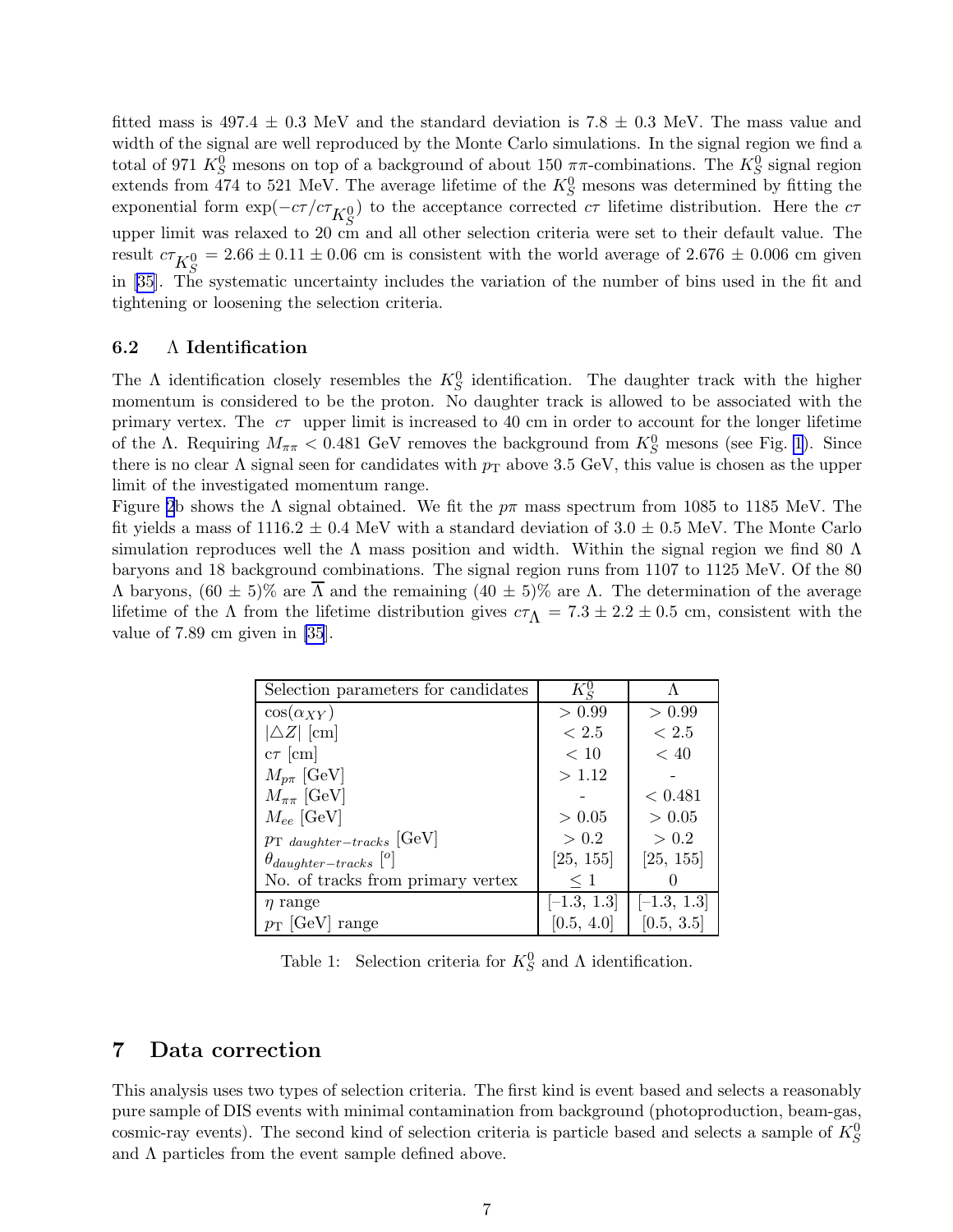We find a 90% event selection efficiency, where we define the efficiency as the ratio of the number of Monte Carlo events passing all the event selection criteria (including those that restrict the kinematic range in  $Q^2$ , x and y) to the total number of generated events in the restricted kinematic region.

We have restricted the  $K^0$  and  $\Lambda$  kinematic ranges to regions where our systematic uncertainties are small: their pseudorapidity is limited to  $-1.3 < \eta < 1.3$  and their transverse momentum is restricted to a  $p_{\rm T}$  between 0.5 GeV and 4.0 GeV (3.5 GeV) for  $K^0$ 's ( $\Lambda$ 's). We do not extrapolate our results to the full  $p_T$  and  $\eta$  range in order not to be dominated by model predictions. The models are known to have uncertainties especially in the low  $p<sub>T</sub>$  region and are not yet compared to particle properties in the proton fragmentation region of HERA events.

The  $K_S^0$  and  $\Lambda$  reconstruction efficiencies were determined as a function of  $p_T$  and  $\eta$ . For each particle type, the efficiency in a given  $(p_T, \eta)$  bin was defined as the ratio of the number of reconstructed particles in the bin to the number of generated particles in the bin. The  $\eta$  and  $p_T$  resolutions are less than 5% of the bin width chosen for the plots and show no systematic shifts. The DIS Monte Carlo events that passed all the selection criteria were used for these calculations. The  $K_S^0$  reconstruction efficiency in the kinematic region considered varies between 20% for low  $p_T$  and 55% for  $p_T$  above 1.5 GeV. The efficiency varies in  $\eta$  from 30% around  $\eta = \pm 1.3$  to 40% for  $K_S^0$ 's moving transversely to the beam direction ( $\eta = 0$ ). The  $\Lambda$  reconstruction efficiency varies between 5% for low transverse momentum and approaches 20% for high  $p<sub>T</sub>$ . The efficiency varies in  $\eta$  between 10% and 15%. The largest loss of true  $K_S^0$ 's and  $\Lambda$ 's results from the collinearity requirement  $(\alpha_{XY})$  and the requirement that daughter tracks are unassociated with the event vertex. Each requirement rejects about 25% of the candidates if no other selection criterion is applied.

The  $K^0(\Lambda)$  measurements are corrected for the above efficiencies as well as for the branching ratios  $K^0$ to  $K^0_S$  and  $K^0_S \to \pi^+\pi^ (\Lambda \to p\pi)$  [[35](#page-20-0)]. No corrections were made to the measurements for migrations and initial state radiation effects since the changes predicted from Monte Carlo studies are small. Instead we include these effects in our systematic error analysis (see section 9).

The analysis procedure was checked using the reconstructed CDM (MEPS) Monte Carlo events as if they were data events and correcting them with the efficiencies obtained with the MEPS (CDM) samples. The corrected Monte Carlo distributions agreed at the 5% level with the generated distributions. For the comparison of  $K^0$  production in events with and without a large rapidity gap, the twodimensional  $(p_T, \eta)$  efficiencies were determined from the standard DIS Monte Carlo events satisfying the additional requirement  $W > 140$  GeV (see section 8.2 for details). This corresponds to a restriction to  $y > 0.22$ . Both non-LRG (NRG) and LRG data samples were corrected with the same efficiencies. It has been checked that the corrected and generated  $K^0_S$  distributions of the LRG Monte Carlo events agree well when using the efficiencies of those Monte Carlo sets.

The ratio of  $K^0$  to charged particle multiplicity,  $N(K^0)/N$  (tracks), is investigated below. The charged particle multiplicity, N(tracks), is determined for charged particles originating at the primary vertex and produced in the restricted kinematic range  $|\eta| < 1.3$  and  $p_T > 0.2$  GeV. The number of reconstructed tracks is corrected for tracking inefficiencies, wrong assignments by the vertex finding routine to the decay products of long lived particles and pair conversions by using standard Monte Carlo techniques. The Monte Carlo corrections for particle based selection criteria were below 10%.

## 8 Results

### 8.1  $K^0$  and  $\Lambda$  multiplicity distributions

Figure [3](#page-23-0) shows the differential  $K^0$  multiplicity as a function of  $p_T$  and  $\eta$ . The inner error bars are statistical errors and the outer ones statistical and systematic errors added in quadrature. The distributions are normalised by the number of events  $N_{ev}$ . The predictions of the CDM and the MEPS models are overlaid. The two curves for the CDM sample are generated with different strange-quark suppression factors  $P_s/P_u$ . The predicted multiplicity for the default strange-quark suppression factor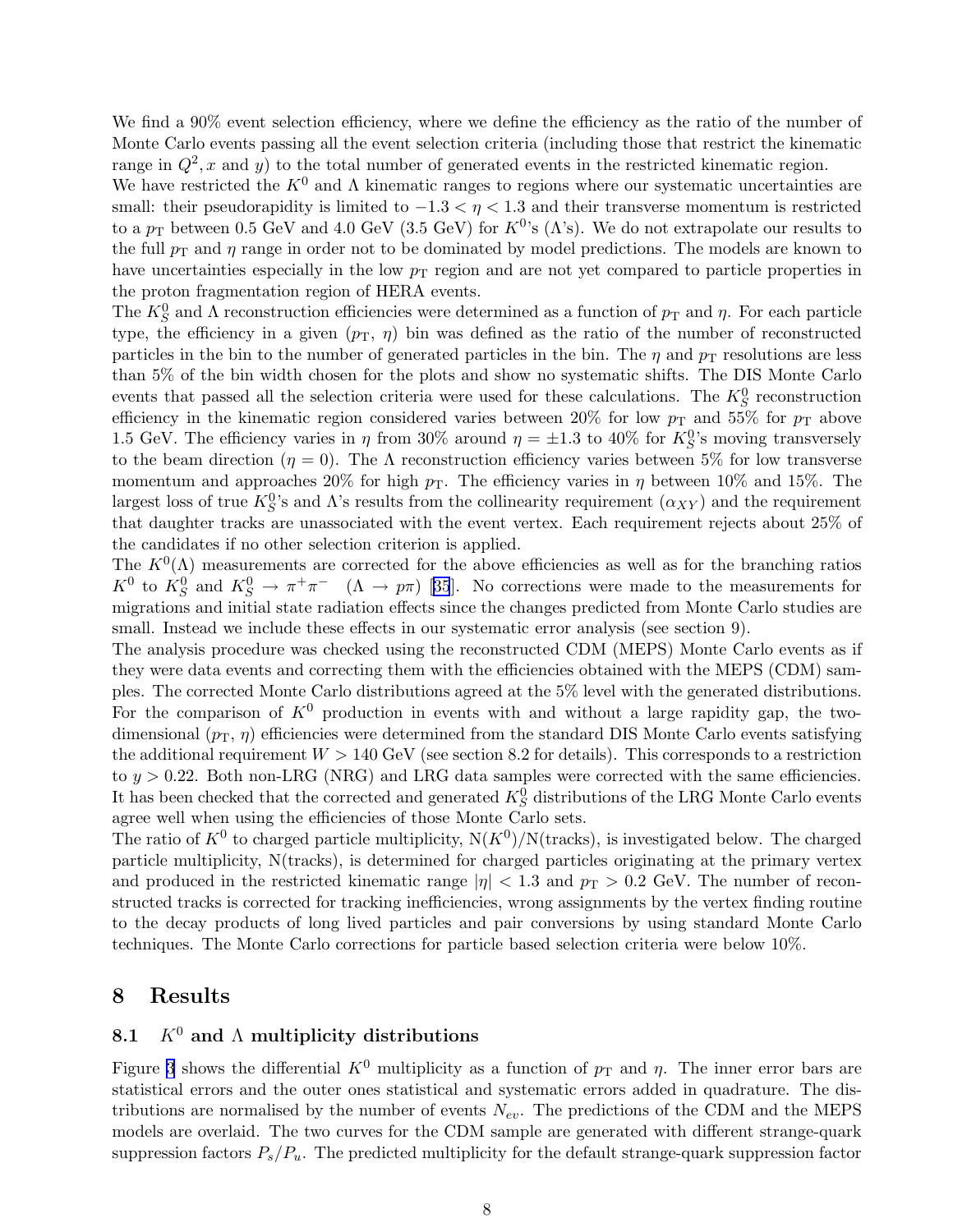of 0.3 is higher than measured. Using the smaller suppression factor of 0.2 reduces the predicted multiplicity to a value closer to that observed in the data. Both parameters give a reasonable description of the measured shapes.

For events with  $10 < Q^2 < 640 \text{ GeV}^2$ ,  $0.0003 < x < 0.01$  and  $y > 0.04$ , the number of neutral kaons per event with  $0.5 < p_T < 4.0$  GeV and  $|\eta| < 1.3$  is  $0.289 \pm 0.015 \pm 0.014$ . The first error is statistical, the second error is systematic. A function of the form  $C_1/p_T \cdot \exp(C_2p_T)$  fits well the measured  $1/N_{ev} \cdot dN(K^0)/dp_T^2$  distribution as a function of  $p_T$  over the  $p_T$  range shown in Fig. [3.](#page-23-0)  $C_1$  and  $C_2$  are constants. The slope,  $C_2$ , of the  $p_T$  distribution for the  $K^0$ 's is  $-1.31 \pm 0.09 \pm 0.06$ GeV−<sup>1</sup> . These values, together with the predictions from Monte Carlo models, are listed in Tab. 2. According to Monte Carlo studies, the fraction of  $K^0$ 's produced in the restricted  $p_T$  and  $\eta$  range is 23% of the total number of  $K^0$ 's produced in the final state.

|                                           | $N(K^0)$<br>event           | $p_T$ slope $[GeV^{-1}]$  |
|-------------------------------------------|-----------------------------|---------------------------|
| Data                                      | $0.289 \pm 0.015 \pm 0.014$ | $-1.31 \pm 0.09 \pm 0.06$ |
| <b>CDM</b>                                |                             |                           |
| with $P_s/P_u = 0.3$                      | $0.342 \pm 0.005$           | $-1.40 \pm 0.05$          |
| with $P_s/P_u = 0.2$   0.264 ± 0.003      |                             | $-1.37\,\pm\,0.04$        |
| <b>MEPS</b>                               |                             |                           |
| with $P_s/P_u = 0.3 \mid 0.348 \pm 0.006$ |                             | $-1.36 \pm 0.05$          |

Table 2: Results of the  $K^0$  measurement for events with  $10 < Q^2 < 640 \text{ GeV}^2$ ,  $0.0003 < x < 0.01$ ,  $y > 0.04$  and for a  $K^0$  with  $0.5 < p_T < 4.0$  GeV and  $|\eta| < 1.3$ . The two CDM samples have been generated with a different strange-quark suppression factor  $P_s/P_u$ .

Figures [4a](#page-24-0), b show the differential  $\Lambda$  multiplicity as a function of the transverse momentum and the pseudorapidity. The predictions of the CDM and the MEPS Monte Carlo are also displayed in Fig. [4.](#page-24-0) The two CDM curves correspond to samples generated with different strange-quark suppression factors  $P_s/P_u$ . The number of  $\Lambda$ 's with  $0.5 < p_T < 3.5$  GeV and  $|\eta| < 1.3$  produced per event is  $0.038 \pm 0.006 \pm 0.002$  for events with  $10 < Q^2 < 640 \text{ GeV}^2$ ,  $0.0003 < x < 0.01$ ,  $y > 0.04$ . The measured slope of the  $p_T$  distribution of the  $\Lambda$  is  $-1.4 \pm 0.3 \pm 0.1$  GeV<sup>-1</sup>, which, due to the large statistical uncertainty, is still in agreement with the model predictions. These values, together with the predictions of the models are listed in Tab. 3. Monte Carlo studies predict that 16% (25%) of the total number of  $\Lambda$ 's  $(\overline{\Lambda}$ 's) will be inside this restricted  $p_T$  and  $\eta$  region.

The measured  $K^0$  and  $\Lambda$  multiplicities seem to be better described by a model with a strangeness suppression factor of 0.2.

|                                              | event<br>$N(\Lambda)$       | $p_{\rm T}$ slope $[\text{GeV}^{-1}]$ |
|----------------------------------------------|-----------------------------|---------------------------------------|
| Data                                         | $0.038 \pm 0.006 \pm 0.002$ | $-1.4 \pm 0.3 \pm 0.1$                |
| CDM                                          |                             |                                       |
| with $P_s/P_u = 0.3 \,   \, 0.066 \pm 0.003$ |                             | $-1.04 \pm 0.07$                      |
| with $P_s/P_u = 0.2 \mid 0.050 \pm 0.002$    |                             | $-1.00 \pm 0.06$                      |
| <b>MEPS</b>                                  |                             |                                       |
| with $P_s/P_u = 0.3 \mid 0.068 \pm 0.003$    |                             | $-0.98 \pm 0.06$                      |

Table 3: Results of the  $\Lambda$  measurement for events with  $10 < Q^2 < 640 \text{ GeV}^2$ ,  $0.0003 < x < 0.01$ ,  $y > 0.04$  and for a  $\Lambda$  with  $0.5 < p_T < 3.5$  GeV,  $|\eta| < 1.3$ . The two CDM samples have been generated with a different strange-quark suppression factor  $P_s/P_u$ .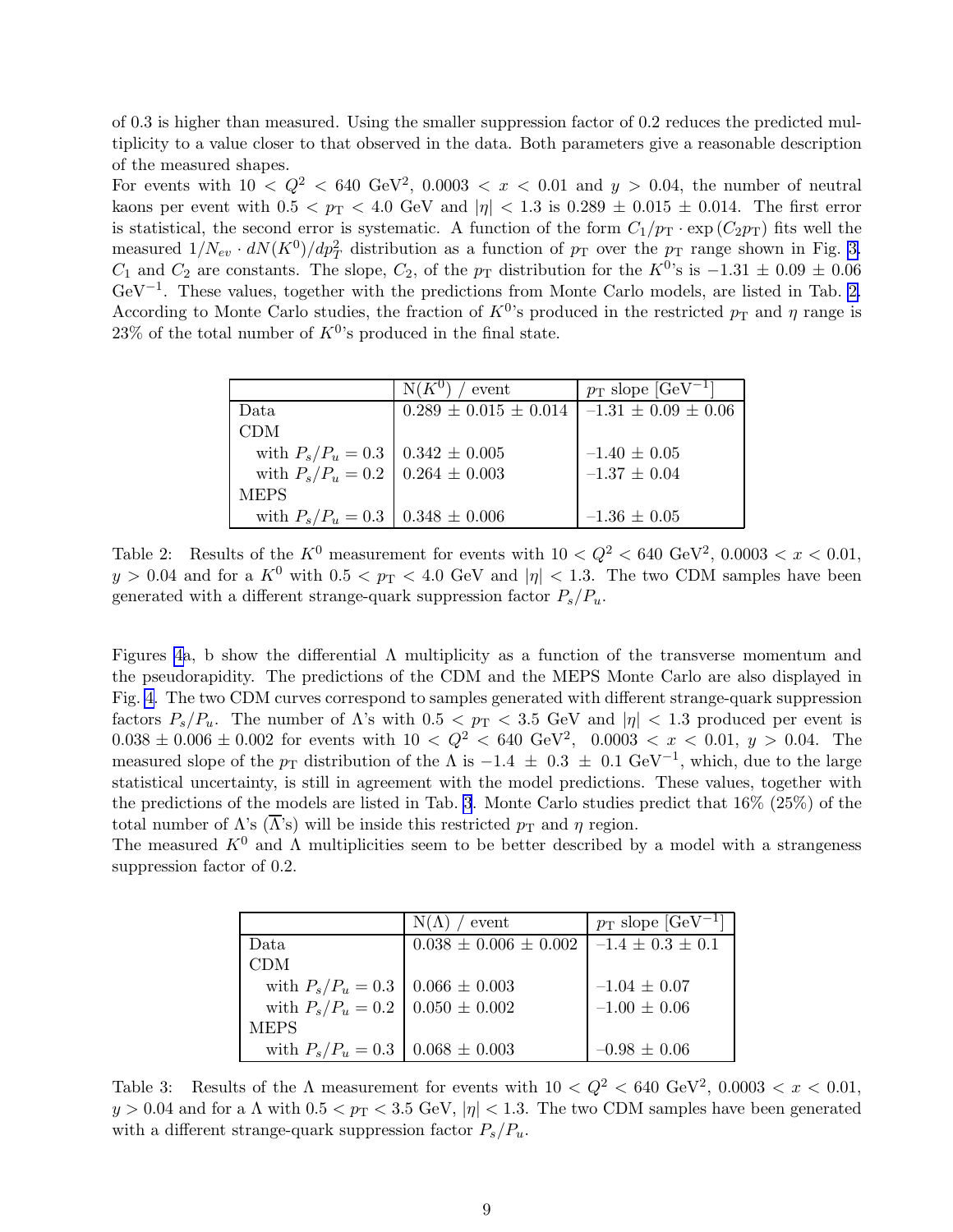We have studied the mean  $K^0$  multiplicity and the ratio of  $K^0$  to charged particle multiplicities  $N(K^0)/N$ (tracks) as a function of the  $Q^2$  of the event. In order to stay in the region of uniform acceptance given by the inner tracking detector geometry and the analysis cuts, we restrict this study to events with  $-1.5 < \eta_{\gamma_h} < 0$ . Figure [5](#page-25-0) shows the distribution of our event sample in the  $(x, Q^2)$ plane. The lines of constant  $\gamma_h$  delimiting the accepted events and the  $Q^2$  bins chosen for this study are shown. In those bins the variables  $Q^2$  and W are correlated: as  $Q^2$  increases from 10 GeV<sup>2</sup> to 200 GeV<sup>2</sup>, the mean value of W increases from 110 GeV to 160 GeV. Figure [6a](#page-26-0), b show the mean  $K^0$  multiplicity and the ratio  $N(K^0)/N$ (tracks) in the selected bins plotted versus the mean  $Q^2$  of the bins. The number of charged particles does not include secondary particles from  $K^0$  and  $\Lambda$  decays and from weakly decaying particles with a lifetime  $> 10^{-8}$ s. A slight increase of the  $K^0$  multiplicity and a constant behaviour of  $N(K^0)/N$ (tracks) are observed. We have included the predictions from the CDM and MEPS Monte Carlo samples, which describe the data reasonably well. A study at the Monte Carlo generator level shows that the mean  $K^0$  multiplicity is independent of  $Q^2$  for fixed W. Since data and Monte Carlo agree over a wide range of  $Q^2$ , we conclude that the mean  $K^0$ multiplicity of our data also shows no  $Q^2$  dependence at fixed W within the accuracy of these data. Furthermore the ratio of  $K^0$  to charged particle multiplicities is observed to be constant and thus within our experimental errors this ratio does not depend on the kinematic variables in the region under study. Therefore we attribute our observed increase of  $K^0$  multiplicity with  $Q^2$  to the increase of the corresponding W values.

## 8.2  $K^0$  production in events with a large rapidity gap

The DIS data sample is a mixture of non-diffractive and diffractive events. We have searched for differencesin  $K^0$  production in these event types. Following our earlier publications [[8](#page-19-0), [36](#page-20-0)], we separate a non-rapidity gap event sample (NRG) and a LRG event sample using  $\eta_{\text{max}}$ .  $\eta_{\text{max}}$  is the largest pseudorapidity of any calorimeter cluster in an event, where a cluster is defined as an isolated set of adjacent cells with summed energy above 400 MeV. The NRG sample is selected by  $\eta_{\text{max}} > 1.5$ . It is dominated by non-diffractive events. The requirement  $\eta_{\text{max}} < 1.5$  selects a LRG sample which is dominated by diffractive events. The standard non-diffractive DIS models (CDM, MEPS) give a reasonable description of the  $\eta_{\text{max}}$  distribution for values above 1.5 but cannot account for the excess of events at lower values (see Fig. [7](#page-27-0)a). Values of  $\eta_{\text{max}} > 4.3$ , which are outside the calorimeter acceptance, occur when energy is deposited in many contiguous cells around the beam pipe in the proton direction. An admixture of about 10% – 20% of diffractive events generated with the NZ or POMPYT Monte Carlo programs to the non-diffractive Monte Carlo sample gives a reasonable description of the  $\eta_{\text{max}}$ distribution. The background of non-diffractive DIS events in the LRG sample is estimated to be 7% [\[8](#page-19-0)]. Less than 10% of the NRG DIS event sample are diffractive events. Figure [7](#page-27-0)b shows the  $\eta_{\text{max}}$ distribution for those events which have a  $K_S^0$  candidate in the signal band. The  $\eta_{\text{max}}$  distribution of events from one of the non-diffractive (CDM) and from one of the diffractive (NZ) Monte Carlo samples is also shown. The excess of  $K_S^0$  candidates over predictions from the CDM model for  $\eta_{\text{max}}$ < 1.5 represents the  $K_S^0$  production in diffractive events.

As discussed elsewhere [\[8,](#page-19-0) [36](#page-20-0)], the acceptances for diffractive events selected by the LRG requirement  $(\eta_{\text{max}})$  and for NRG events are flat with respect to W and  $Q^2$  for  $W > 140$  GeV. We have therefore restricted our comparison to events with  $W > 140$  GeV. After this additional requirement, 11000 NRG events and 940 LRG events remain. In the LRG sample we find in the signal region 18  $K_S^0$  candidates over a background of 2 candidates.

Figure [8](#page-28-0) shows the differential  $K^0$  multiplicity as a function of the transverse momentum and pseudorapidity for NRG and for LRG DIS events separately. The results in this subsection are not corrected for either the  $\eta_{\text{max}}$  or the W selection criteria. The predictions of the standard DIS Monte Carlo programs (CDM and MEPS) and the diffractive DIS Monte Carlo programs (POMPYT and NZ) are shown. The  $p_T$  distributions have similar shapes in both data subsamples, although the multiplicity is lower for the LRG DIS events. Within the limited statistics of the data, both diffractive models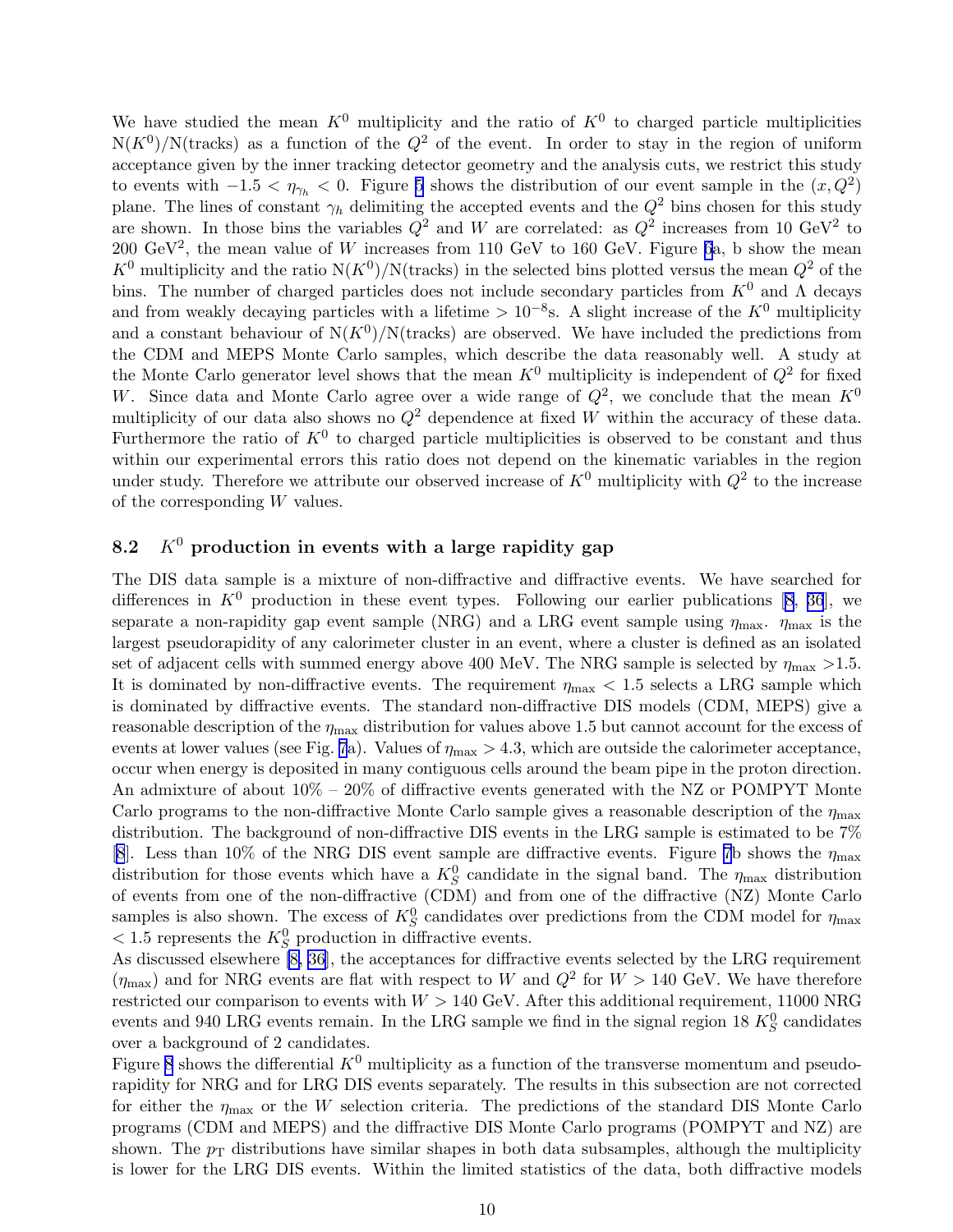give a reasonable description of the  $K^0$  multiplicities in LRG events.

Since the invariant mass of the measured hadronic system in LRG events is smaller than in NRG events, a reduced  $K^0$  rate is expected in the diffractive events. We have compared the  $K^0$  multiplicity with the charged particle multiplicity for both subsamples. Table 4 lists the  $K^0$  multiplicity and the ratio of the  $K^0$  to charged particle multiplicity for NRG and LRG DIS events and for the Monte Carlo samples. If one subtracts the diffractive background, which, as seen from Fig. [7](#page-27-0), is still present in the NRG DIS sample, the quoted  $K^0$  multiplicity in the non-diffractive DIS sample increases by 5%. The ratios of  $K^{0}$ 's to charged tracks for both data samples are consistent with each other. Thus, within the limited statistics, these results give no indication of any additional strange quark enhancement or suppression in the production mechanism of the LRG final state.

|                        | Data type            | ${\rm N}(K^0$<br>'event     | N(tracks)                   |
|------------------------|----------------------|-----------------------------|-----------------------------|
| $\eta_{\rm max} > 1.5$ | ZEUS data            | $0.344 \pm 0.023 \pm 0.025$ | $0.077 \pm 0.006 \pm 0.008$ |
| <b>NRG</b>             | <b>CDM</b>           |                             |                             |
|                        | with $P_s/P_u = 0.3$ | $0.396 \pm 0.009$           | $0.095 \pm 0.003$           |
|                        | with $P_s/P_u = 0.2$ | $0.296 \pm 0.011$           | $0.071 \pm 0.003$           |
|                        | <b>MEPS</b>          |                             |                             |
|                        | with $P_s/P_u = 0.3$ | $0.375 \pm 0.009$           | $0.096 \pm 0.003$           |
| $\eta_{\rm max}$ <1.5  | ZEUS data            | $0.156 \pm 0.047 \pm 0.007$ | $0.071 \pm 0.021 \pm 0.007$ |
| LRG                    | <b>POMPYT</b>        | $0.106 \pm 0.010$           | $0.058 \pm 0.006$           |
|                        | NZ                   | $0.173 \pm 0.017$           | $0.073 \pm 0.007$           |

Table 4: The  $K^0$  multiplicity and the ratio of the  $K^0$  and charged particle multiplicities for NRG and LRG DIS events. The predictions of five Monte Carlo samples are listed. The diffractive samples are generated with a strangeness suppression factor  $P_s/P_u = 0.3$ .

## 9 Study of systematic errors

We have investigated several sources of systematic errors for our measurements of the  $K^0$  and  $\Lambda$ production rates.

1) The sensitivity of the results with respect to the track and primary vertex reconstruction methods was determined by repeating the analysis with a modified version of the reconstruction package. The differences seen are at the 5% level for the multiplicity distributions. No systematic effect is apparent. The ratio of  $K^0$  to charged particle multiplicity is similarly unaffected.

2) The sensitivity of the results on the choice of the  $K_S^0$  and  $\Lambda$  selection criteria has been investigated by varying them by  $\pm 25\%$  of their nominal values. The uncertainty in the results from the DIS event selection was determined by repeating the analysis with different electron finding algorithms and by varying the event selection criteria by reasonable values. The systematic error from those sources is about 5% except for the highest  $\eta$  and  $p_T$  points in the multiplicity distributions and for the results of the LRG event analysis, where the error is up to 15%. The mean particle multiplicities per event show lower systematic errors (3%) than the bin by bin errors in the figures.

3) Uncertainties from events rejected by the DIS event selection criteria and event migration effects were determined by detailed Monte Carlo studies of the  $K^0$  and  $\Lambda$  production in the events migrating into and out of the selected  $Q^2, x, y$  range. The  $K^0$  and  $\Lambda$  rate of events migrating into this range is comparable to that of events migrating out. The uncertainty from these sources is at the 5% level. The additional kinematic restriction of  $W > 140$  GeV for the LRG comparison introduces a higher uncertainty  $(7\%)$  for the results. The mean particle multiplicities show a  $2\%$  uncertainty for NRG DIS events and 5% for the LRG DIS events.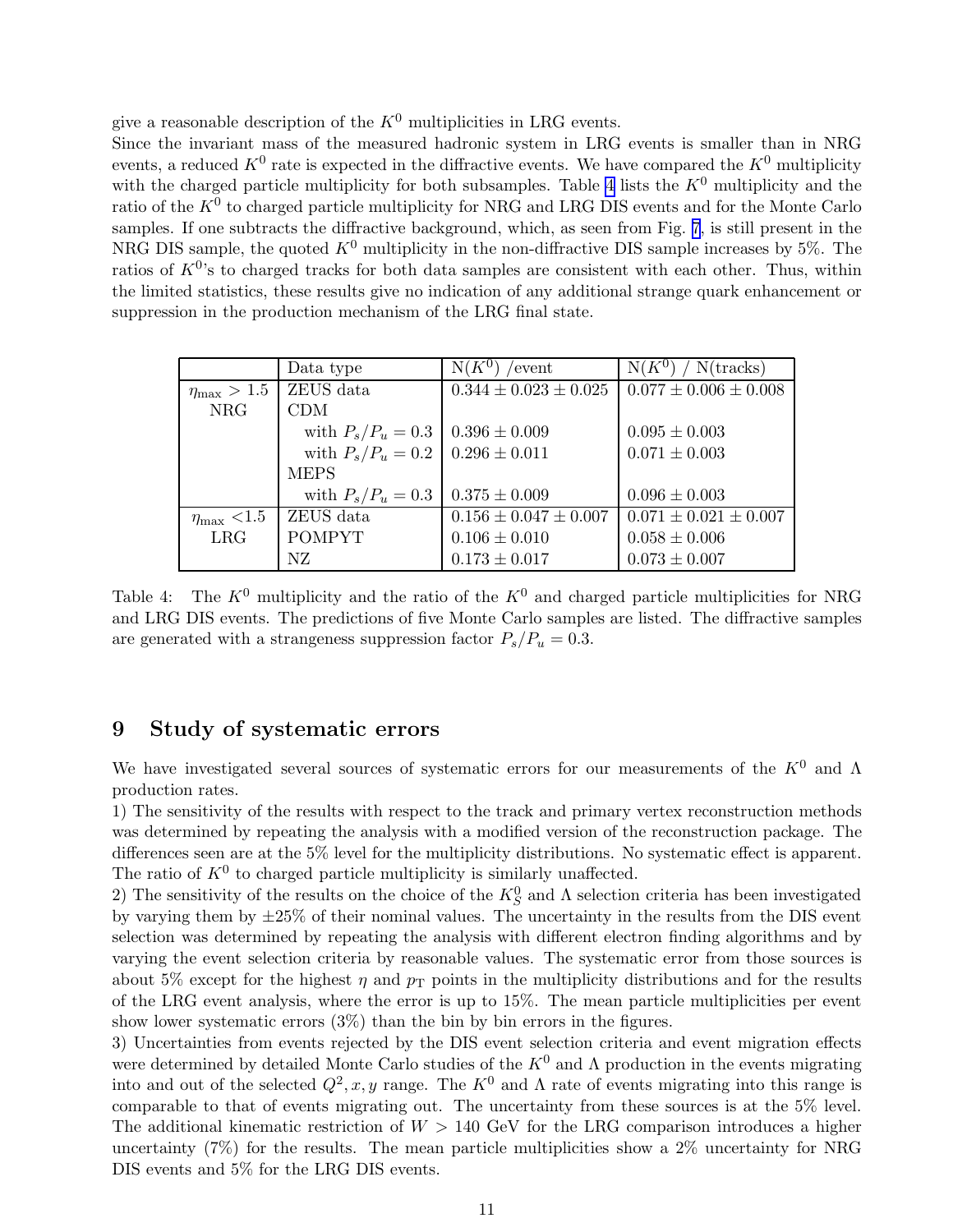4) We determined a photoproduction contamination in the event sample of 2.5%. The event sample which was kinematically restricted to  $W > 140$  GeV contains a higher background of 3.5% as shown in[[18, 28](#page-20-0)]. We have estimated how these photoproduction events affect our analysis by studying the stability of the results when varying the scattered electron energy and the  $\delta$  selection criterion. We quote an uncertainty from this source of 3%. The influence on the results from initial state radiative events not removed by the  $\delta$  requirement is below [3](#page-23-0)% except for the lowest  $\eta$  point in Fig. 3b where it is 15%.

5) The  $K^0$  multiplicity versus  $Q^2$  is rather sensitive to the background below the  $M_{\pi\pi}$  signal. The combinatorial background increases with  $Q<sup>2</sup>$  due to the observed higher particle multiplicity in events with higher  $Q^2$ . Also migration effects are non-negligible. Both effects together may induce variations to the measured values between  $-11\%$  and  $+3\%$  depending on the  $Q^2$  bin and on the Monte Carlo simulations used to determine them. We include an overall systematic error of 10% to our results from these sources.

6) The results for the ratio of the  $K^0$  multiplicity to the charged particle multiplicity are affected by uncertainties similar to those for the  $K^0$  multiplicity alone. The variations resulting from different correction procedures of calculating the mean charged track multiplicity or from using different Monte Carlo samples for the correction are within a few percent. The relative changes of the ratios of  $K^0$  to charged particle multiplicities for the NRG and the LRG data samples are below 5% when different  $p<sub>T</sub>$  ranges for the charged particles are considered.

7) The strange quark density of the proton structure function does not affect our acceptance corrections.

### 10 Summary and discussion

We have measured the  $K^0$  and  $\Lambda$  multiplicities for deep inelastic  $ep$  scattering events at  $\sqrt{s} = 296 \text{ GeV}$ with 10 GeV<sup>2</sup>  $\langle Q^2 \rangle$   $\langle 640 \text{ GeV}^2, 0.0003 \rangle \langle x \rangle$  and  $y > 0.04$  in the ZEUS experiment at HERA. We have restricted the analysis to the  $K^0$  and  $\Lambda$  kinematic region  $p_T > 0.5$  GeV and  $|\eta| < 1.3$ . About 23% (20%) of the  $K^0(\Lambda)$  are predicted to be produced within this kinematic range.

In this kinematic range the mean number of  $K^0$  ( $\Lambda$ ) per event is  $0.289 \pm 0.015 \pm 0.014$  ( $0.038 \pm 0.006$ )  $\pm$  0.002). The results on particle production from lower energy  $e^+e^-$  data, which are incorporated in the current DIS Monte Carlo simulation programs (i.e., strange quark suppression factor  $P_s/P_u = 0.3$ ), predict higher  $K^0$  and  $\Lambda$  multiplicities than those observed in the data. Using a smaller value of 0.2 reduces the predicted multiplicity and gives a better agreement with the data, especially for  $\Lambda$ production. Nevertheless, with  $P_s/P_u = 0.2$  the prediction for the  $\Lambda$  multiplicity is still higher, while the prediction for the  $K^0$  multiplicity is lower than the measured values. The Monte Carlo models allow an adjustment of the production rates of the different particle types by changing other parameters, like the ratio of diquarks to single quarks created from the sea,  $P_{qq}/P_q$ , as well as the suppression factor for strange diquarks,  $(P_{us}/P_{ud})/(P_s/P_d)$ . Our results indicate the need for tuning these parameters which requires a detailed measurement of the ratios of pions, kaons, lambdas and protons over a larger kinematic range. This is beyond the scope of this paper. The shapes of the distributions for  $K^{0}$ 's and  $\Lambda$ 's are described by both models and do not depend on the chosen parameter  $P_s/P_u$ .

The mean  $K^0$  multiplicity of our data shows no indication for a  $Q^2$  dependence at fixed W. Also, the ratio of  $K^0$  to charged particles is observed to be independent of the kinematic variables in the range studied.

We observe  $K^0$  production in DIS events with a large rapidity gap with respect to the proton direction. The  $K^0$  multiplicity in LRG events is approximately a factor of two lower than in non-diffractive DIS events. The ratio of  $K^0$  to charged particles is found to be the same in both samples. Thus we observe no additional enhancement or suppression of neutral kaon production in events with a large rapidity gap compared to events without a gap.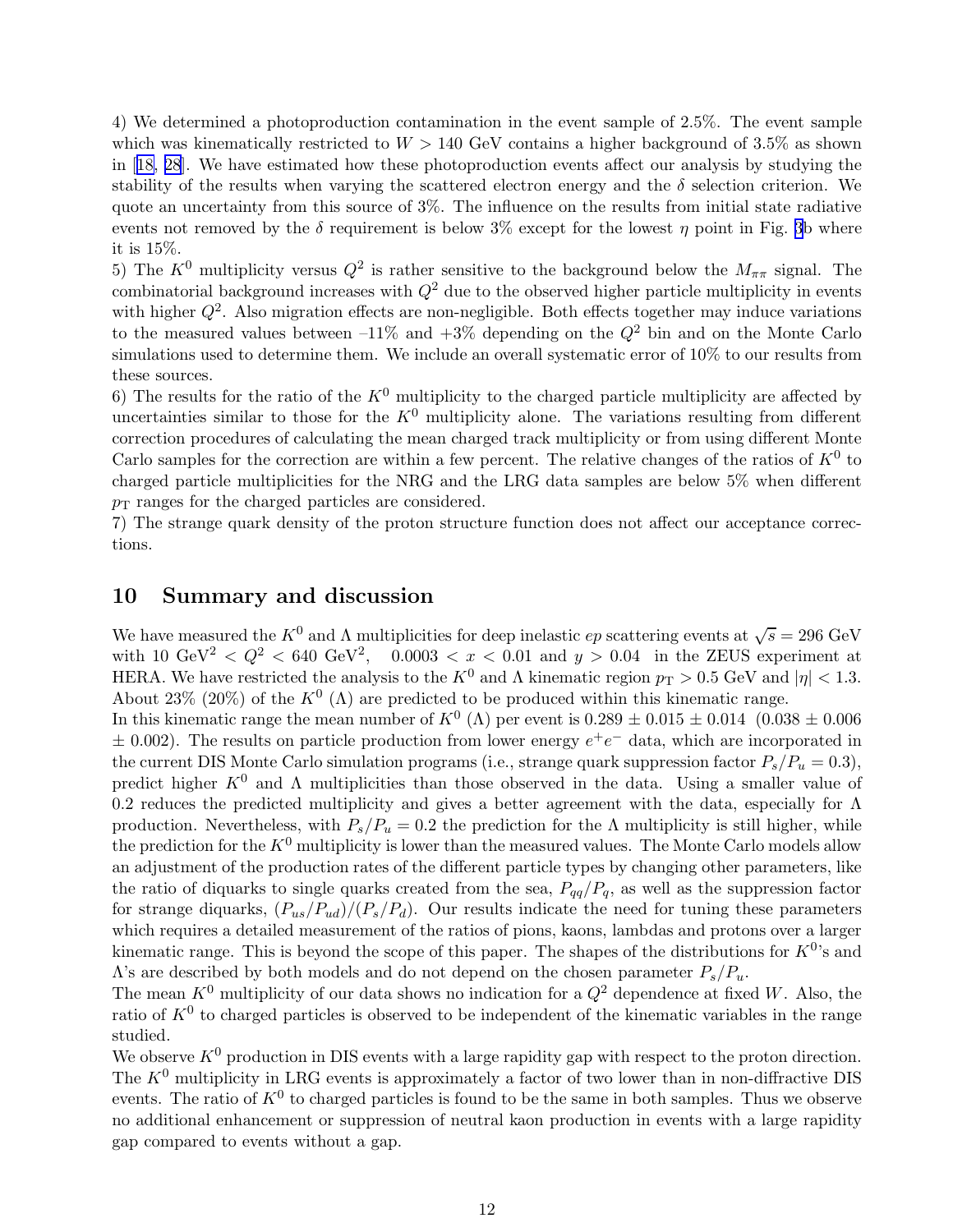## <span id="page-19-0"></span>Acknowledgements

The strong support and encouragement by the DESY Directorate have been invaluable. The experiment was made possible by the inventiveness and diligent efforts of the HERA machine group who continued to run HERA most efficiently during 1993.

The design, construction and installation of the ZEUS detector have been made by the ingenuity and dedicated efforts of many people from the home institutes who are not listed here. Their contributions are acknowledged with great appreciation. We also gratefully acknowledge the support of the DESY computing and network services.

## References

- [1] N.J. Baker et al., Phys. Rev. D34 (1986) 1251.
- [2] V.V. Ammosov et al., Phys. Lett. B93 (1980) 210.
- [3] S. Willocq et al., Z. Phys. C53 (1992) 207.
- [4] G.T. Jones et al., Z. Phys. C57 (1993) 197.
- [5] A.K. Wróblewski, Proceedings of the 25th International Conference on HEP, Singapore 1990, 125.
- [6] E665 Collaboration, M.R. Adams et al., Z. Phys. C61 (1994) 539.
- [7] G.T. Jones et al., Z. Phys. C27 (1985) 43; F. Abe et al., Phys. Rev. D40 (1989) 3791; M. Arneodo et al., Z. Phys. C34 (1987) 283; A. Breakstone et al., Phys. Lett. B135 (1984) 510; CELLO Collaboration, H.J. Behrend et al., Z. Phys. C46 (1990) 397; DELPHI Collaboration, P. Abreu et al, CERN-PPE-94-130 (1994); HRS Collaboration, M. Derrick et al., Phys. Rev. D35 (1987) 2639; HRS Collaboration, S. Abachi et al., Phys. Rev. D41 (1990) 2045; JADE Collaboration, W. Bartel et al., Z. Phys. C20 (1983) 187; OPAL Collaboration, G. Alexander et al., Phys. Lett. B264 (1991) 467; TASSO Collaboration, M. Althoff et al., Z. Phys. C27 (1985) 27; TASSO Collaboration, W. Braunschweig et al., Z. Phys. C47 (1990) 167.
- [8] ZEUS Collaboration, M. Derrick et al., Phys. Lett. B332 (1994) 228.
- [9] H1 Collaboration, T. Ahmed et al., Nucl. Phys. B429 (1994) 477.
- [10] UA8 Collaboration, A. Brandt et al., Phys. Lett. B297 (1992) 417.
- [11] ZEUS Collaboration, The ZEUS Detector, Status Report 1993, DESY 1993.
- [12] C. Alvisi et al., Nucl. Instr. and Meth. A305 (1991) 30.
- [13] N. Harnew et al., Nucl. Instr. and Meth. A279 (1989) 290; B. Foster et al., Nucl. Phys. B (Proc. Suppl.) 32 (1993) 181; B. Foster et al., Nucl. Instr. and Meth. A338 (1994) 254.
- [14] A. Andresen et al., Nucl. Instr. and Meth. A309 (1991) 101; A. Bernstein et al., Nucl. Instr. and Meth. A336 (1993) 23; A. Caldwell et al., Nucl. Instr. and Meth. A321 (1992) 356.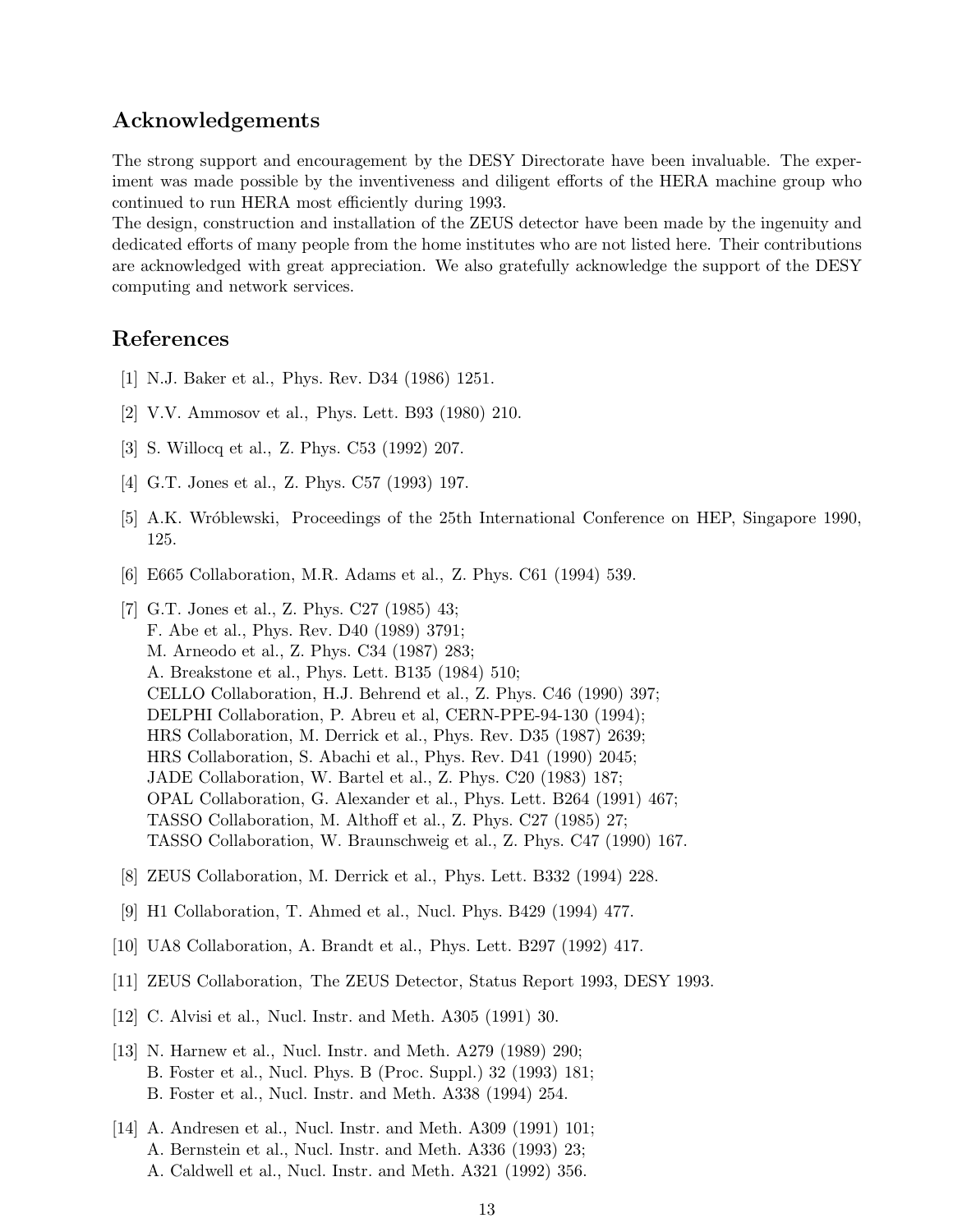- <span id="page-20-0"></span>[15] J. Andruszków et al., DESY 92-066.
- [16] S. Bentvelsen, J. Engelen and P. Kooijman, HERA Workshop 1991, Vol. 1, p. 23.
- [17] F. Jacquet and A. Blondel, 1979 Proc. Study of an ep Facility in Europe, ed. U. Amaldi, 79, 48 p. 391.
- [18] ZEUS Collaboration, M. Derrick et al., Phys. Lett. B316 (1993) 412.
- [19] R. Brun et al., GEANT3, CERN DD/EE/84-1 (1987).
- [20] A. Kwiatkowski, H. Spiesberger and H.-J. Möhring, Proc. of Workshop at HERA Vol. 3 DESY, (1982) 1294.
- [21] G. Ingelman, Proceedings of the 1991 Workshop on Physics at HERA, DESY Vol. 3 (1992) 1366.
- [22] K. Charchula, G. Schuler and H. Spiesberger, CERN-TH.  $7133/94$ .
- [23] L. Lönnblad, Comput. Phys. Comm. 71 (1992) 15.
- [24] B. Andersson et al., Phys. Rep. 97 (1983) 31.
- [25] T. Sjöstrand, Comput. Phys. Comm. 39 (1986) 347.
- [26] A.D. Martin, W.J. Stirling and R.G. Roberts, Phys. Lett. B306 (1993) 145.
- [27] M. Glück, E. Reya and A. Vogt, Phys. Lett. B306 (1993) 391.
- [28] ZEUS Collaboration, M. Derrick et al., Z. Phys. C65 (1995) 379.
- [29] H1 Collaboration, I. Abt et al., Nucl. Phys. B407 (1993) 515.
- [30] P. Bruni and G. Ingelman, Proceedings of the Europhysics Conference on HEP, Marseille, France, (1993) 595.
- [31] N.N. Nikolaev and B.G. Zakharov, Z. Phys. C53 (1992) 331.
- [32] A. Solano, Ph.D. Thesis, University of Torino 1993, unpublished; A. Solano, Proceedings of the International Conference on Elastic and Diffractive Scattering, Nucl. Phys. B (Proc. Suppl.) 25 (1992) 274.
- [33] G. Ingelman and P. Schlein, Phys. Lett. B152 (1985) 256.
- [34] P. Billoir and S. Qian, Nucl. Instr. and Meth. A311 (1992) 139; S. Qian, Nucl. Instr. and Meth. A350 (1994) 618.
- [35] Particle Data Group, L. Montanet et al., Phys. Rev. D50 (1994) 1173.
- [36] ZEUS Collaboration, M. Derrick et al., Phys. Lett. B315 (1993) 481.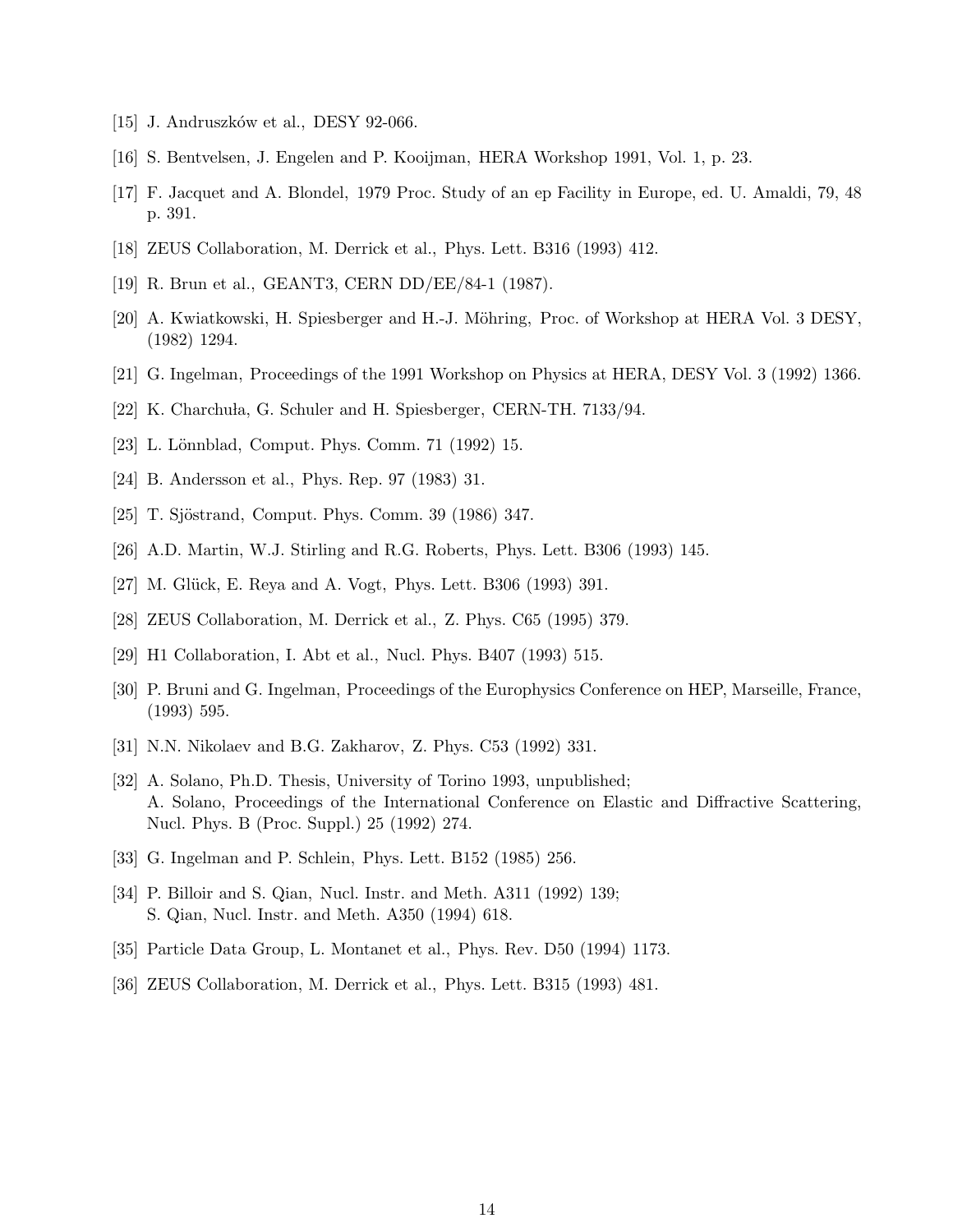<span id="page-21-0"></span>

Figure 1: Invariant masses for two particle combinations assuming a  $p\pi$  versus a  $\pi\pi$  mass hypothesis. The background to the  $K_S^0$  signal is reduced by removing the candidates with  $M_{p\pi}$  < 1.12 GeV. The background to the  $\Lambda$  signal is reduced by removing candidates with  $M_{\pi\pi} > 0.481$  GeV. The dashed lines correspond to these mass values. Candidates for photon conversions removed by requiring  $M_{ee}$  < 50 MeV are indicated by squares.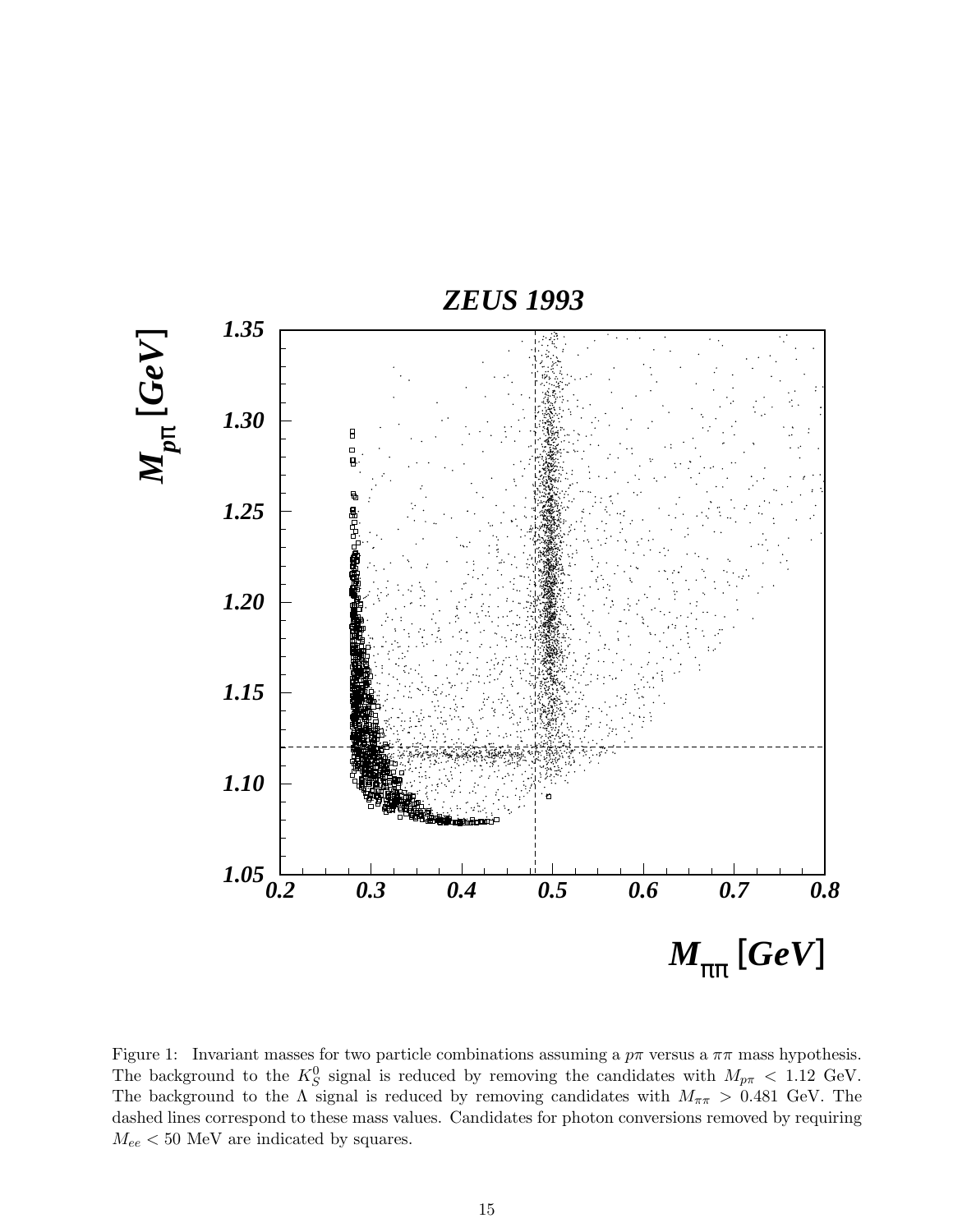

<span id="page-22-0"></span>

Figure 2: a) Reconstructed  $K_S^0$  mass distribution and b) reconstructed  $\Lambda$  mass distribution in accepted events with  $10 < Q^2 < 640 \text{ GeV}^2$ ,  $0.0003 < x < 0.01$ , and  $y > 0.04$ . The kinematic range of accepted  $K_S^0$  candidates is  $0.5 < p_T < 4$  GeV and for  $\Lambda$  candidates it is  $0.5 < p_T < 3.5$  GeV. The  $\eta$  range of accepted  $K_S^0$  and  $\Lambda$  candidates is  $|\eta| < 1.3$ .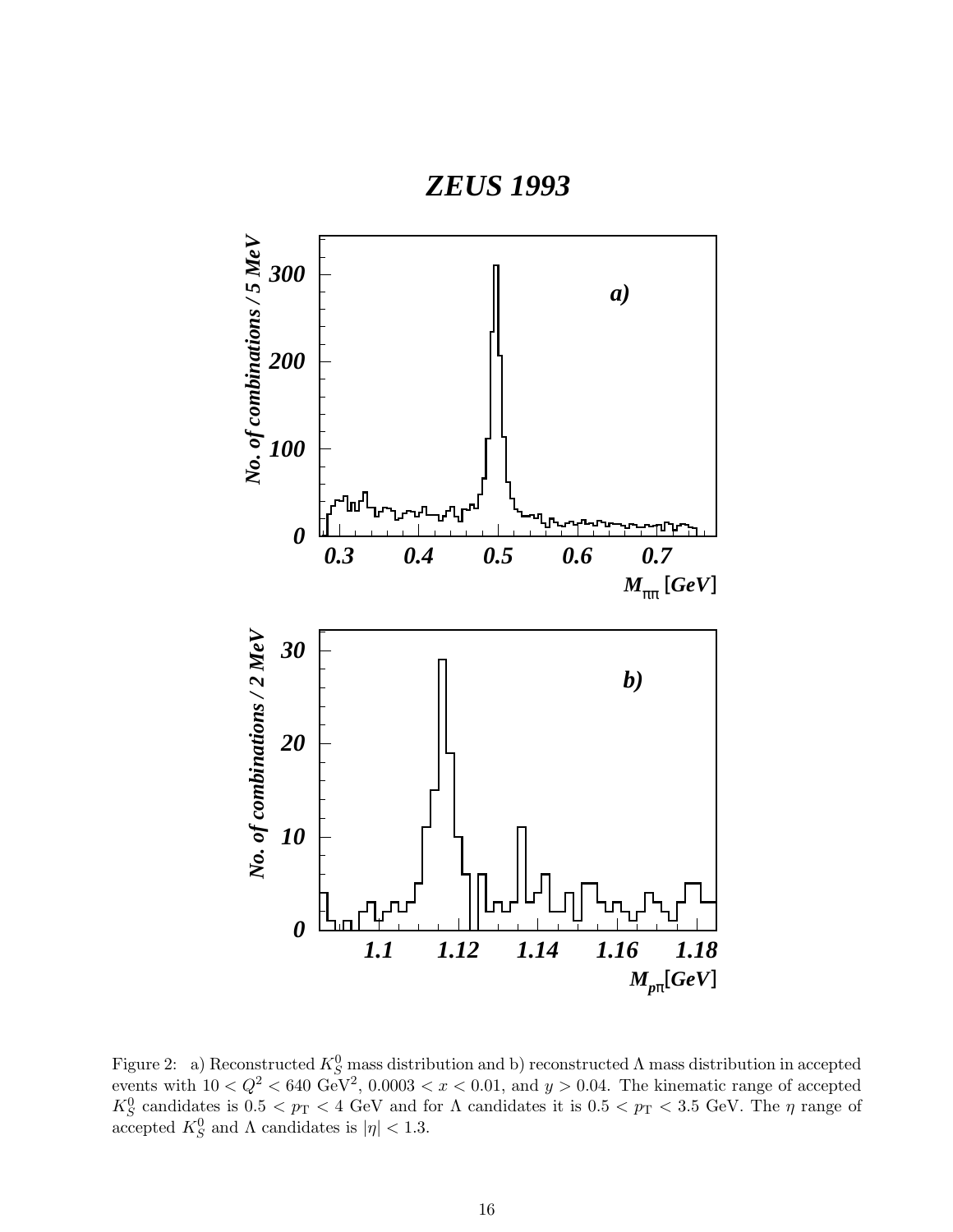*ZEUS 1993*

<span id="page-23-0"></span>



Figure 3: a) Differential multiplicity of  $K^0$  versus transverse momentum of the kaons in the restricted kinematic  $\eta$  and  $p_T$  range; b) same for the pseudorapidity of the kaons. The inner error bars show the statistical error and the outer ones correspond to the statistical and systematic errors added in quadrature. The predictions of the three models discussed in the text are shown.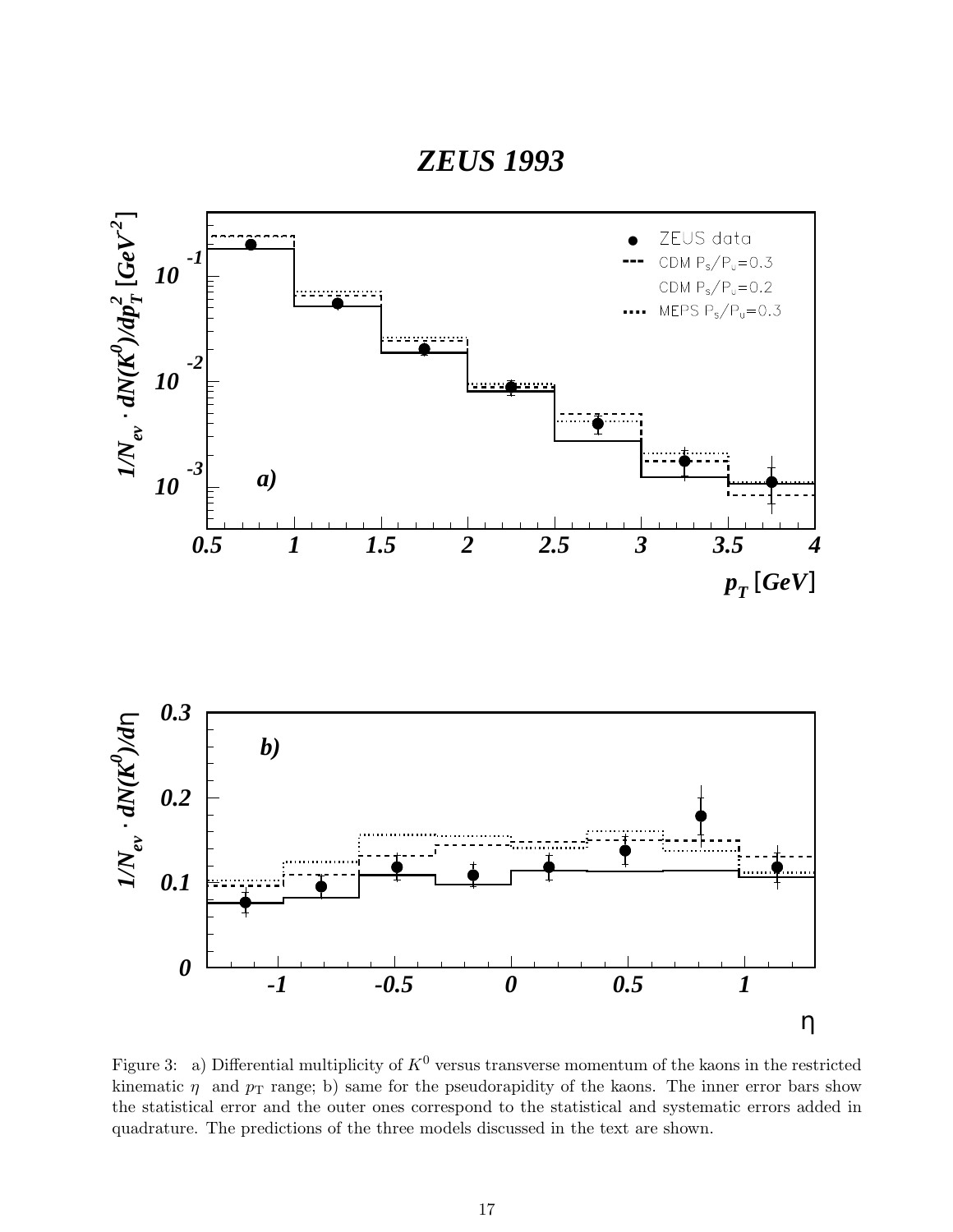*ZEUS 1993*

<span id="page-24-0"></span>

Figure 4: a) Differential multiplicity of  $\Lambda$  versus transverse momentum in the restricted kinematic  $p_T$ and  $\eta$  range; b) same for the pseudorapidity of the  $\Lambda$ 's. The inner error bars show the statistical error and the outer ones correspond to the statistical and systematic errors added in quadrature. Statistical errors dominate. The predictions of the three models discussed in the text are shown.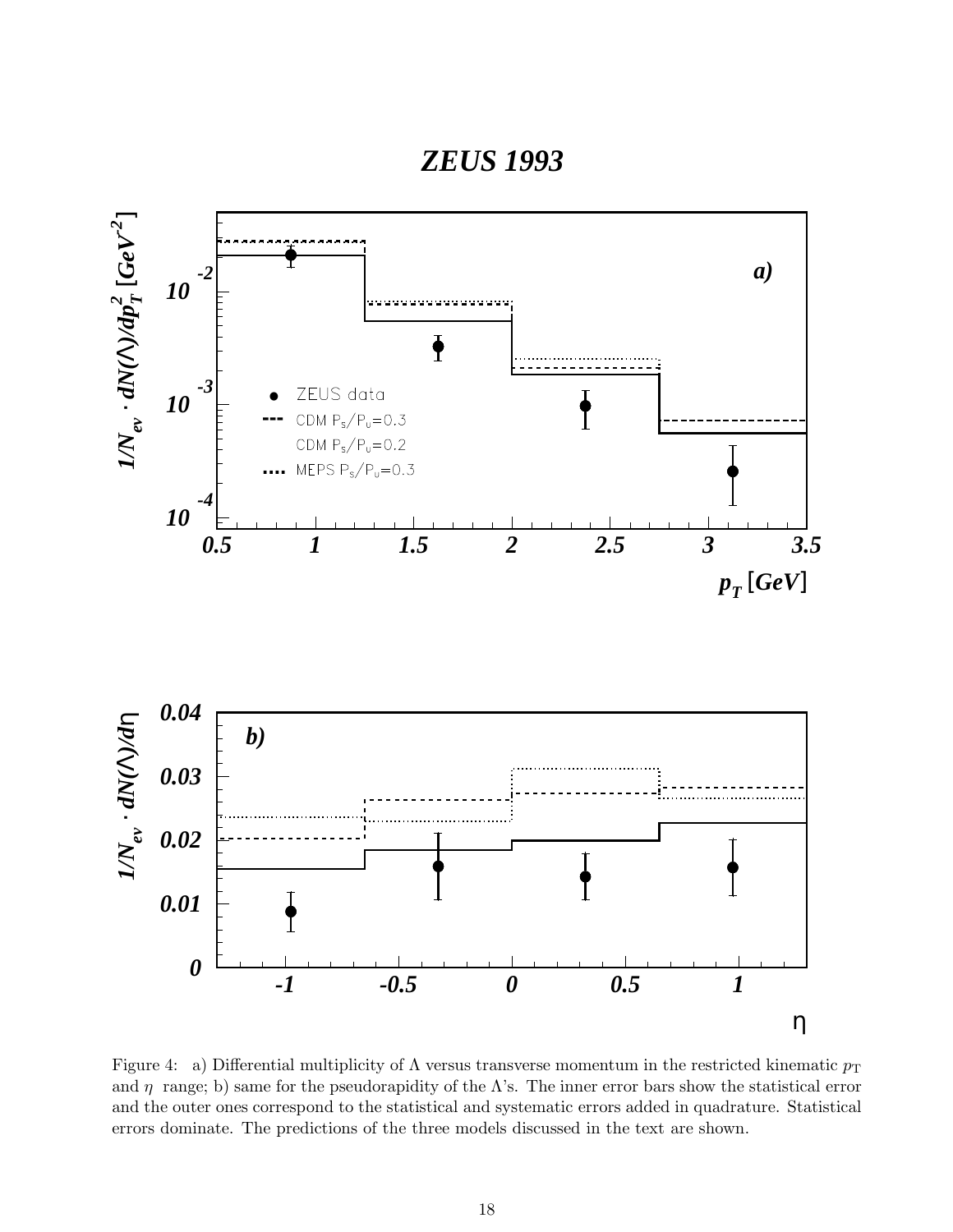# *ZEUS 1993*

<span id="page-25-0"></span>

Figure 5: The  $(x, Q^2)$  plane with lines of constant  $\eta_{\gamma_h}$ . For the determination of the  $Q^2$  dependence of the  $K^0$  multiplicity only events with  $-1.5 < \eta_{\gamma_h} < 0$  are accepted. The horizontal lines correspond to the  $Q^2$  bins chosen.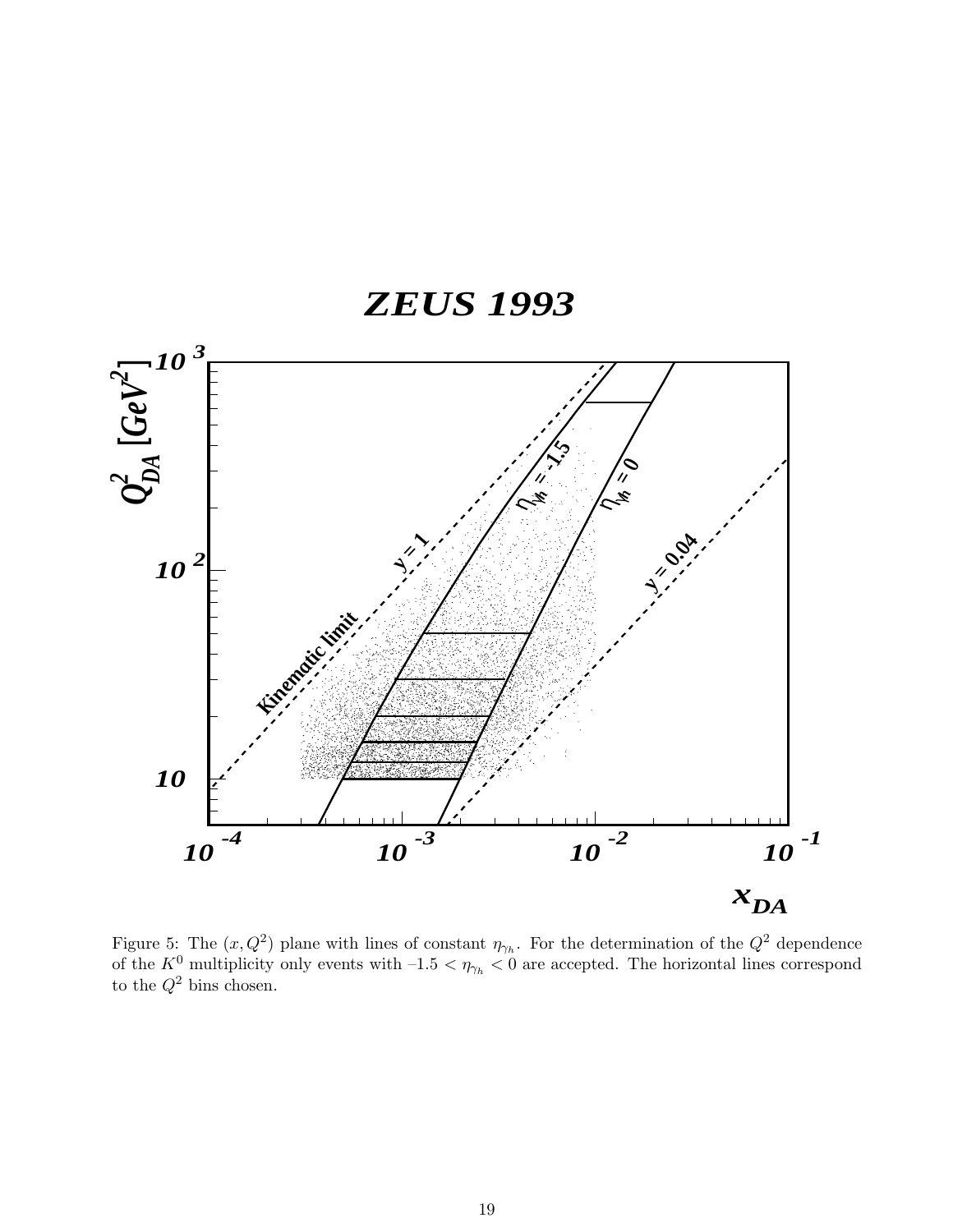*ZEUS 1993*

<span id="page-26-0"></span>

Figure 6: a) Mean multiplicity of  $K^0$  versus the  $Q^2$  of the event in the restricted kinematic ranges. b) Ratio of the mean  $K^0$  multiplicity to the mean charged particle multiplicity as a function of the event's  $Q^2$ . The inner error bars show the statistical error and the outer ones correspond to the statistical and systematic errors added in quadrature. The predictions of three Monte Carlo samples are shown.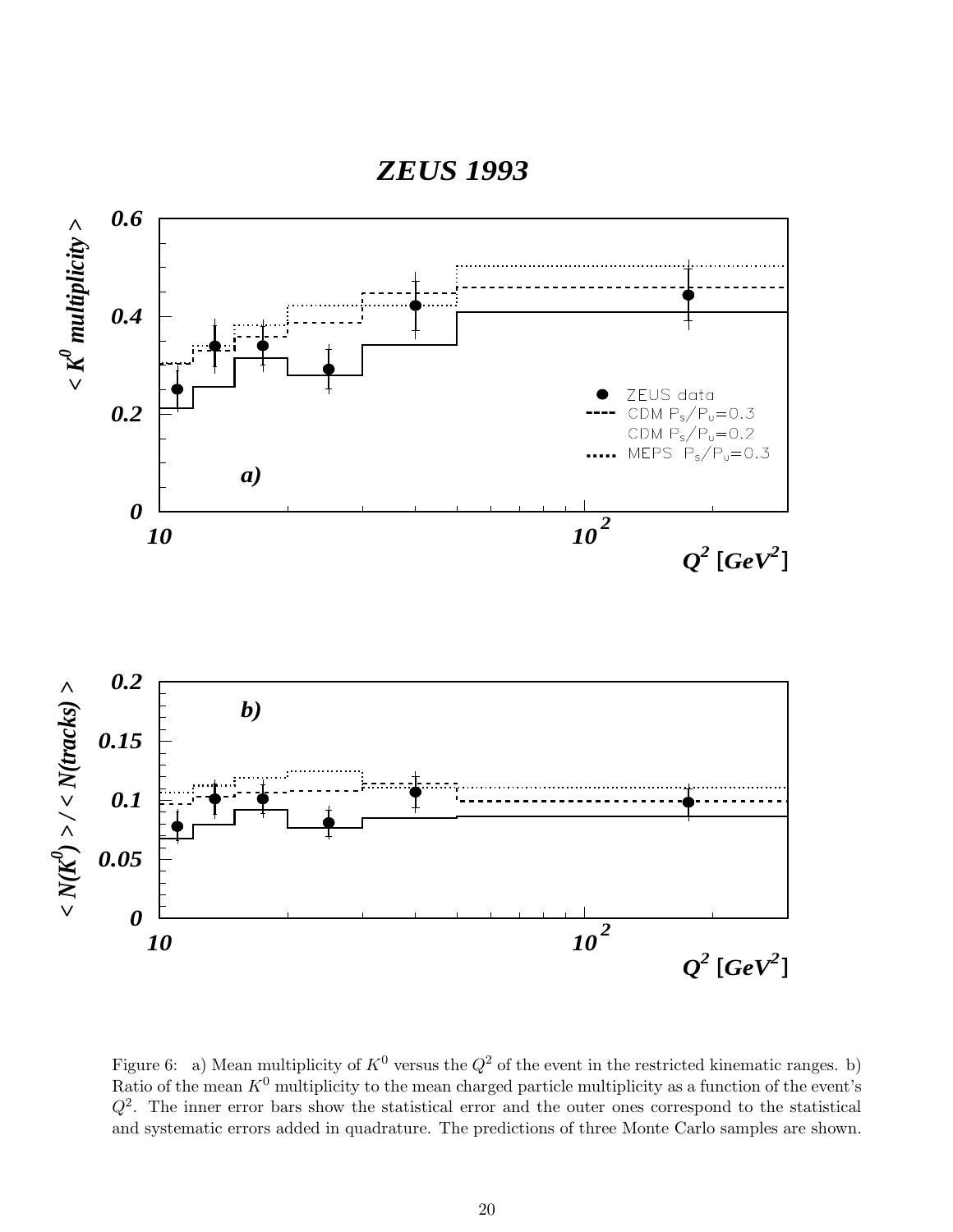<span id="page-27-0"></span>

Figure 7: a)  $\eta_{\text{max}}$  distribution for all selected events, for one of the non-diffractive Monte Carlo samples (CDM) and for one of the diffractive Monte Carlo samples (NZ). The relative fractions of CDM (88%) and NZ(12%) events are chosen so that their sum reproduces the data distribution best. b)  $\eta_{\text{max}}$  distribution of events with a  $K_S^0$  candidate in the signal region of the  $M_{\pi\pi}$  distribution. The predictions of the CDM model and of the NZ model are overlaid. The dotted line corresponds to  $\eta_{\text{max}}$  $= 1.5.$